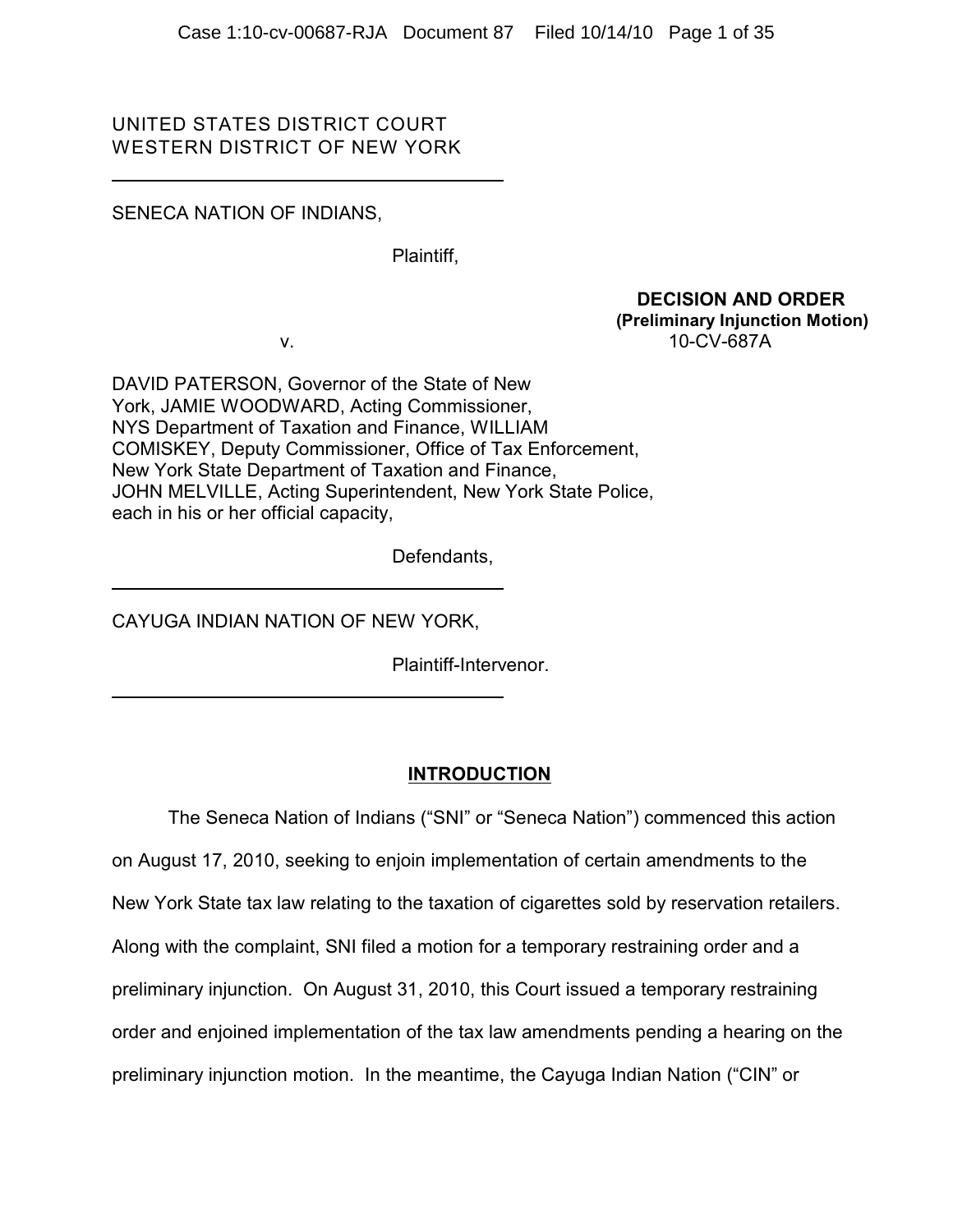## Case 1:10-cv-00687-RJA Document 87 Filed 10/14/10 Page 2 of 35

"Cayuga Nation") moved for, and was granted, permission to intervene and joined in the preliminary injunction motion.

A preliminary injunction hearing was held on September 14 and 15, 2010. On September 23rd, the Court heard supplemental argument on the motion for a preliminary injunction. Upon all of the testimony and evidence presented in support of and in opposition to the motion, and after hearing argument from counsel, the Court denies the motion for a preliminary injunction and finds that plaintiffs have failed to demonstrate a likelihood of success on their claim that the tax law amendments unconstitutionally burden their right of tribal sovereignty.

## **BACKGROUND**

## **I. Tobacco Economies of Seneca and Cayuga Nations**

## A. *Seneca Nation*

The Seneca Nation of Indians Nation is a federally-recognized Indian nation comprised of five territories throughout Western New York: the Allegheny Territory, the Cattaraugus Territory, the Oil Spring Territory, the Niagara Falls Territory and the Buffalo Creek Territory. Approximately 4,000 of the Nation's members live on either the Cattaraugus or Allegheny Territories. Another 3,000 members live off Nation property in New York State. No members live on the Oil Spring, Niagara Falls or Buffalo Creek Territories, although there is at least one tobacco retail store on each of those three territories.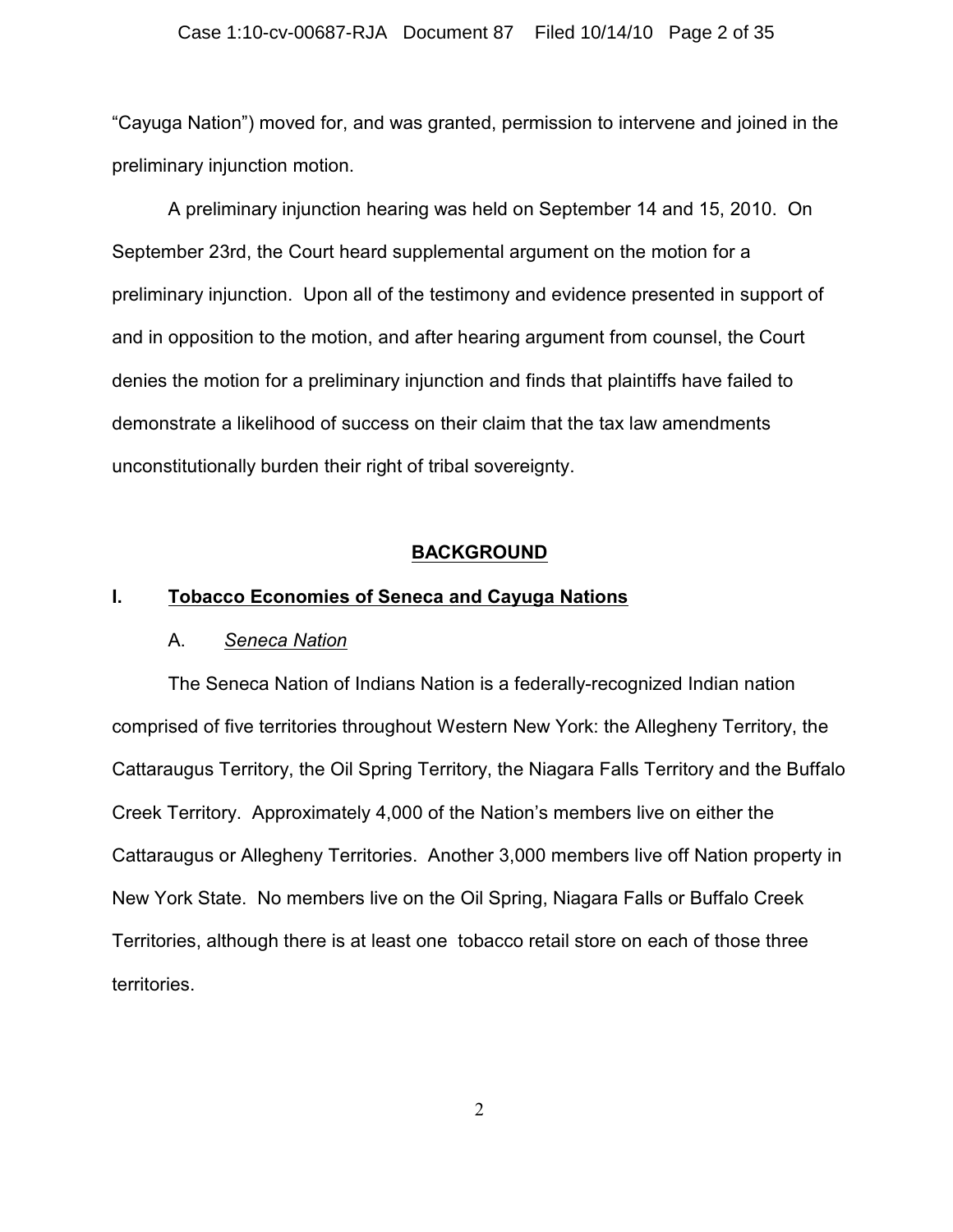## Case 1:10-cv-00687-RJA Document 87 Filed 10/14/10 Page 3 of 35

SNI members characterize its tobacco economy as a well-established free market tobacco economy. In 2006, SNI enacted its own Import-Export Law (IEL) to combat cigarette trafficking and to create its own tax stamp system. Under the IEL, the Seneca Nation assesses a \$0.75 per carton (7.5 cents per pack) tax on all imported<sup>1</sup> cigarettes sold on Nation property. The SNI stamp is affixed by one of 15 SNI-licensed cigarette stamping agents. All cigarettes imported onto SNI territories must be stamped by one of the 15 SNI stamping agents within 48 hours of arriving on Nation territory, before being sent to Nation retailers for resale to the public. There are approximately 172 SNIlicensed tobacco retailers who collectively employ about 3,000 SNI member and nonmember employees.

Revenue generated from the SNI tobacco tax is used by the Nation to support government and social services. Since the enactment of the IEL, SNI has collected approximately \$45.7 million in revenue and fines.<sup>2</sup>

## B. *Cayuga Indian Nation*

The Cayuga Indian Nation is also a federally-recognized Indian nation. The Cayuga Nation is comprised of a 64,000-acre tract located in Seneca and Cayuga Counties. The CIN tobacco economy operates differently from that of the Seneca

 $1$  Cigarettes manufactured on SNI Territory are not subject to the \$0.75 stamp tax.

 $2$ The Seneca Nation asserts that it has engaged in substantial efforts to combat cigarette trafficking and has worked cooperatively with federal agencies such as the Bureau of Alcohol, Tobacco and Firearms. The Court accepts that testimony as true for the purposes of this Order.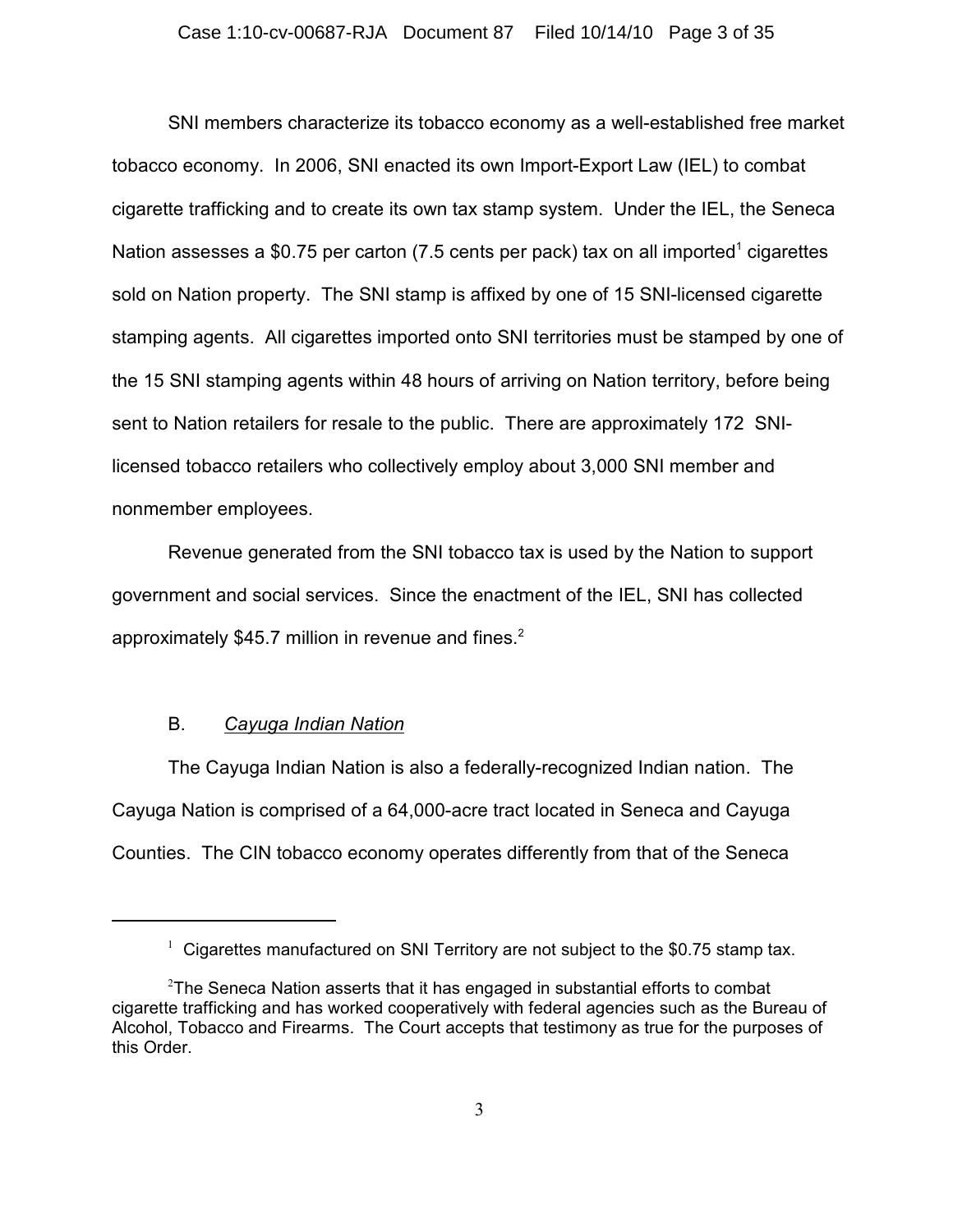Nation. The CIN operates two tobacco retail convenience stores–one in Seneca County and one in Cayuga County. Both stores are Nation-owned and sell to CIN members and nonmembers. The Cayuga Nation does not have its own cigarette stamp or cigarette import-export law.

# **II. State's Efforts to Tax Nation**

The background and history of New York State's cigarette tax collection efforts has received widespread media attention. The issue has been notably contentious and there is strong public support for both sides. A comprehensive recitation of New York's efforts to collect cigarette taxes from reservation retailers is set forth in *Cayuga Indian*

*Nation v. Gould*, 14 N.Y. 3d 614 (2010). Summarized briefly,

Since 1939, New York has imposed sales taxes on cigarettes sold in this state under Tax Law § 471, which generally requires the use of tax stamps that are purchased by cigarette wholesalers and then affixed to packages of cigarettes. Under the statute, the "agent"—typically the wholesaler—is "liable for the collection and payment of the tax on cigarettes . . . and shall pay the tax to the tax commission by purchasing" tax stamps Having prepaid the sales taxes, wholesalers pass the tax obligation on to distributors who, in turn, collect the taxes from retailers, until they are finally paid by consumers. Thus, the "ultimate incidence of and liability for the tax [falls] upon the consumer." [New York] Tax Law § 1814 declares that it is a misdemeanor to willfully evade the cigarette tax.

Tax Law § 471 (1) recognizes that there are certain instances when the State must forgo cigarette tax collection because it is "without power to impose such tax." At the time of its enactment in 1939, one of those situations included the sale of cigarettes occurring on Indian reservations since states were not authorized to tax goods sold by an Indian Nation on its reservation until 1976. That year, the United States Supreme Court decided *Moe v Confederated Salish & Kootenai Tribes of Flathead Reservation*, 425 US 463, 483 (1976), which held that states may impose sales taxes on goods sold by members of an Indian nation on reservation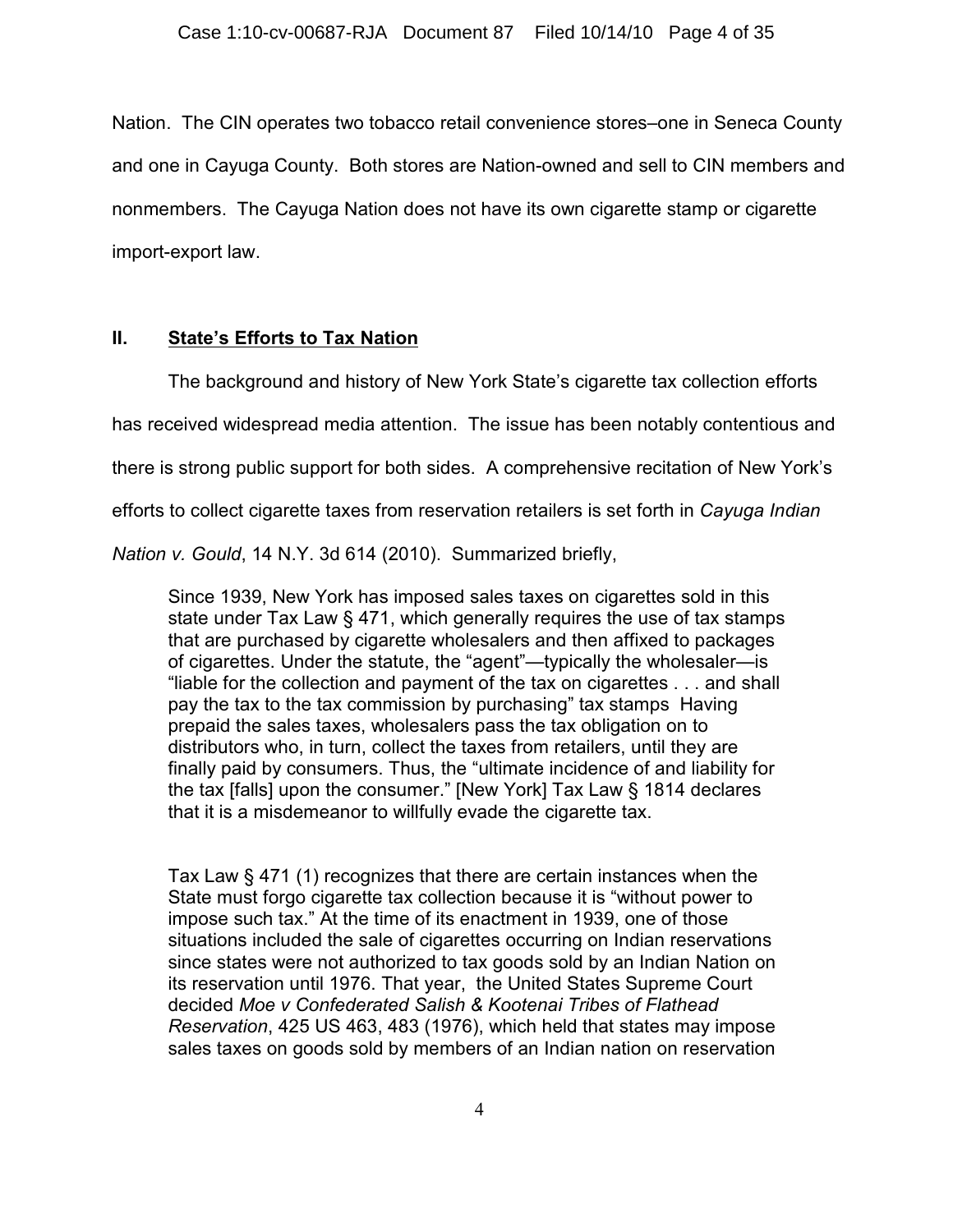land to purchasers who are not members of the nation, particularly when it is the non-Indian purchaser who bears the ultimate tax burden under state law.

In the aftermath of *Moe*, in 1988 the New York Department of Taxation and Finance promulgated regulations aimed at implementing a scheme to calculate and collect the sales taxes due from sales to non-Indians on reservation properties in New York. The regulations adopted a "probable demand" mechanism that limited the quantity of unstamped—i.e., "untaxed"—cigarettes that wholesalers or distributors could sell to tribes and tribal retailers. The Department would either project the "probable demand" for cigarettes attributable to members of a particular Indian tribe or nation, thereby restricting the quantity of unstamped cigarettes that could be sold to that tribe or nation to that estimated number, or enter into agreements with tribal leaders to determine probable demand. Tax exemption coupons would be issued to Indian retailers representing their monthly allotment under the probable demand formulation and the retailers could then exchange those coupons with wholesalers for unstamped cigarettes. Retailers were to sell unstamped cigarettes only to "qualified Indians," who would be provided with individual exemption certificates to present to retailers when purchasing cigarettes.

The 1988 regulations were never implemented by the Department, however, because the proposed tax collection scheme was immediately challenged by cigarette wholesalers who claimed the regulations were preempted by federal statutes governing trade with Indians. The litigation proceeded to the United States Supreme Court, which ultimately rejected the wholesalers' contention in 1994. *See Department of Taxation & Finance of N. Y. v. Milhelm Attea & Bros. ("Milheim"), 512 US 61 (1994)*. The Supreme Court reaffirmed the principle articulated in *Moe* and further declared that "States may impose on reservation retailers minimal burdens reasonably tailored to the collection of valid taxes from non-Indians." *Id.* at 73. Thus, the Court recognized the authority of states to collect sales taxes relating to cigarettes sold to non-Indians on reservation property or other Indian lands provided the regulatory scheme is not "unduly burdensome" *Id.* at 76.

*Cayuga Indian Nation,* 14 N.Y.3d at 622-25 (internal citations and footnotes omitted).

Although *Milhelm Attea "*seemingly paved the way for implementation" of § 471 of the

New York Tax Law, *id.* at 625, the State voluntarily delayed enforcement pending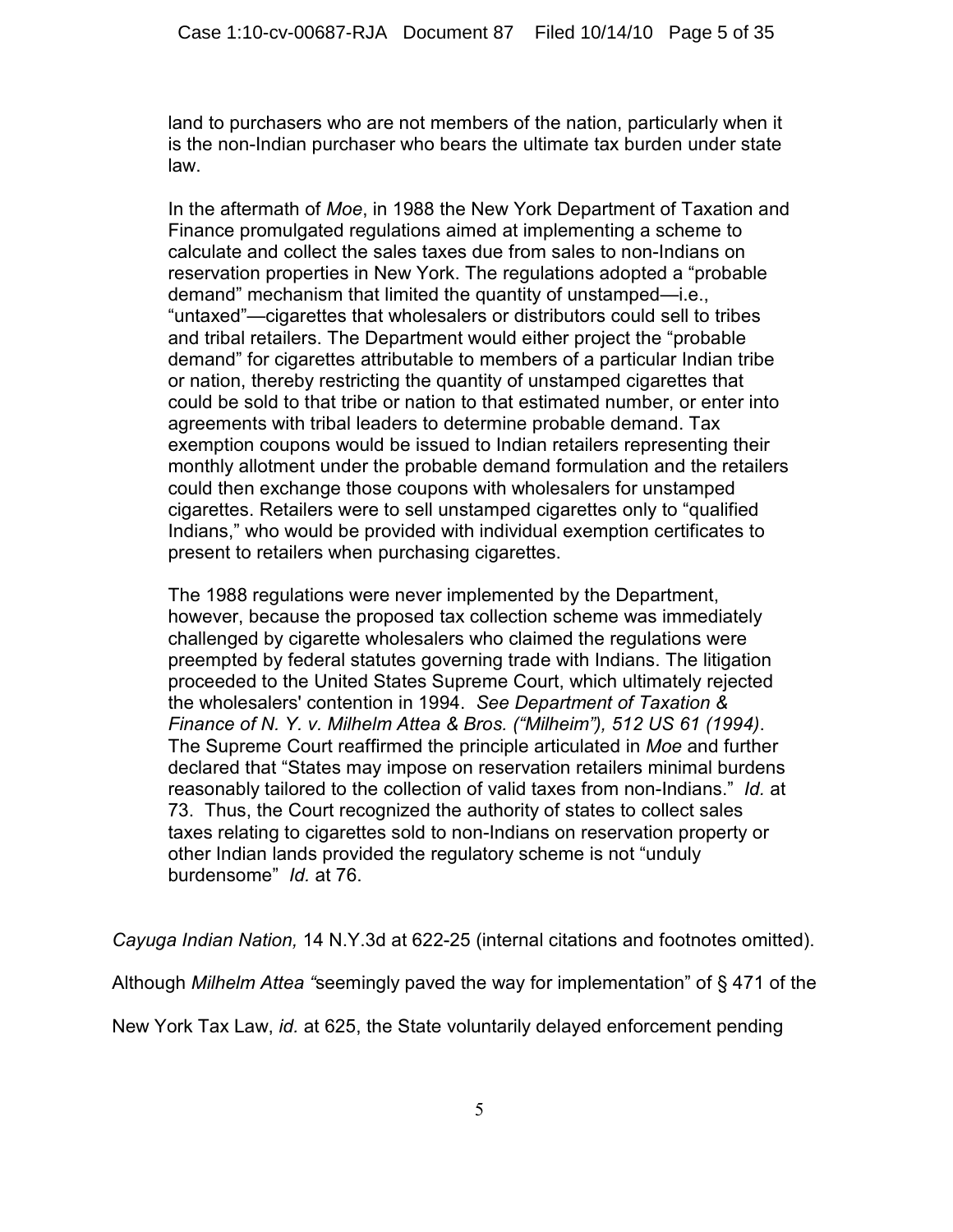## Case 1:10-cv-00687-RJA Document 87 Filed 10/14/10 Page 6 of 35

consideration of other issues arising from the decision and to allow for negotiations with the tribes in an attempt to enter into compacts or agreements pertaining to the collection of sales taxes. *Id.* at 625. Other litigation further stalled efforts to implement the cigarette tax scheme.

In 2003, the New York State Legislature adopted New York Tax Law § 471-e, which directed the Department of Taxation and Finance (DTF) to collect cigarette taxes on reservation sales to non-Indians. *Id.* at 627. DTF drafted regulations, but never formally adopted them. Section 471-e had an effective date of March 1, 2006. When that date passed without DTF adopting formal regulations for collection of on-reservation cigarette taxes for sales to non-Indians, a state wholesaler and tribal retailer brought a declaratory judgment action in state court seeking to declare § 471-e unenforceable. In May 2008, the New York Appellate Division, Fourth Department, agreed holding that, absent a procedure "that would permit the State to collect taxes on reservation sales to non-Indians . . . while simultaneously exempting from such tax reservation sales to qualified Indian purchasers," § 471-e was not "in effect." *See Day Wholesale, Inc. v. State of New York*, 51 A.D.3d 383, 387 (4<sup>th</sup> Dep't 2008). The Fourth Department then issued an injunction that remained in place until it was lifted in September 2010.

In the interim, the New York Court of Appeals decided *Cayuga Indian Nation v. Gould*, 14 N.Y.3d 614 (2010), which granted declaratory judgment in favor of the Cayuga Nation and declared that the Nation was under no obligation to collect and transmit cigarette taxes for on-reservation cigarette sales to nonmembers absent a regulatory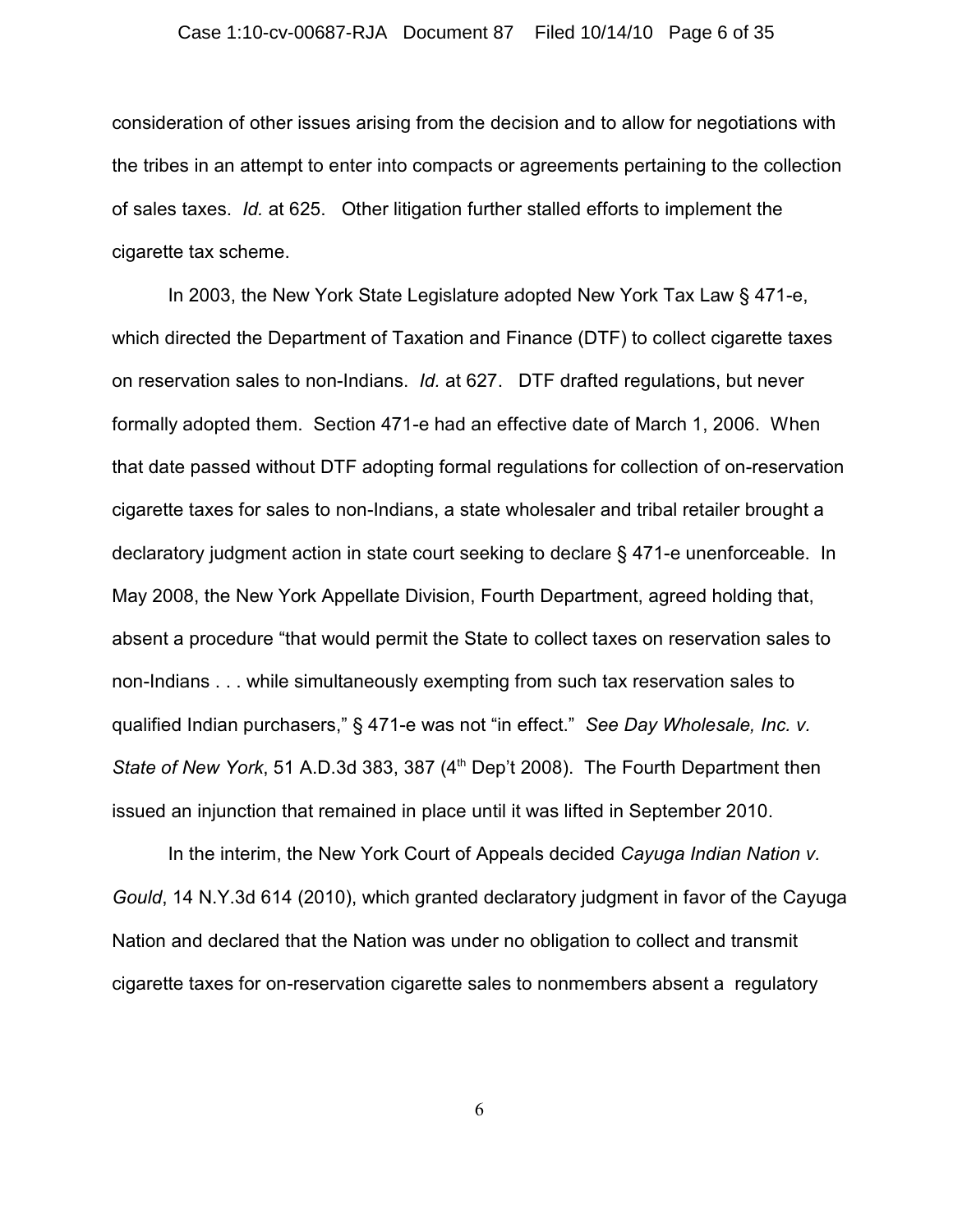scheme governing the calculation and collection of cigarette taxes to nonmembers.

# **III. June 2010 Tax Law Amendments and Emergency Rule**

The Court of Appeals' decision in *Cayuga Indian Nation* was issued on May 11, 2010. Several weeks later, on June 21, 2010, the New York Legislature amended N.Y. Tax Law § 471 and § 471-e. The amendments increase the cigarette tax from \$2.75 to \$4.35 per pack. N.Y. Tax Law § 471(1). The following day, on June 22, 2010, DTF adopted an "emergency rule" to implement the amendments. *See* 20 N.Y.C.R.R. § 74.6. Together, the 2010 amendments and the emergency rule (collectively referred to herein as the "tax law amendments" or "amendments") seek to set forth a system for collecting taxes on sales made by Indian cigarette retailers to nonmembers while at the same time attempting to balance the right of Indian members to obtain cigarettes tax free for use and enjoyment on reservation territory. It is the validity of those tax law amendments that is at issue in this motion.

The amendments provide that the cigarette tax set forth in § 471 does not apply to cigarette sales "to qualified Indians for their own use and consumption on their nations' qualified reservations," but that a tax is imposed on all cigarettes sold "on an Indian reservation to non-members of the Indian nation or tribe" and that "evidence of such tax shall be by means of an affixed [New York State] cigarette tax stamp." *See* N.Y. Tax Law § 471(1). The amendments further provide that "the ultimate incidence of and liability for the tax shall be upon the consumer" and require New York state-licensed stamping agents and wholesale dealers to prepay the tax by purchasing tax stamps from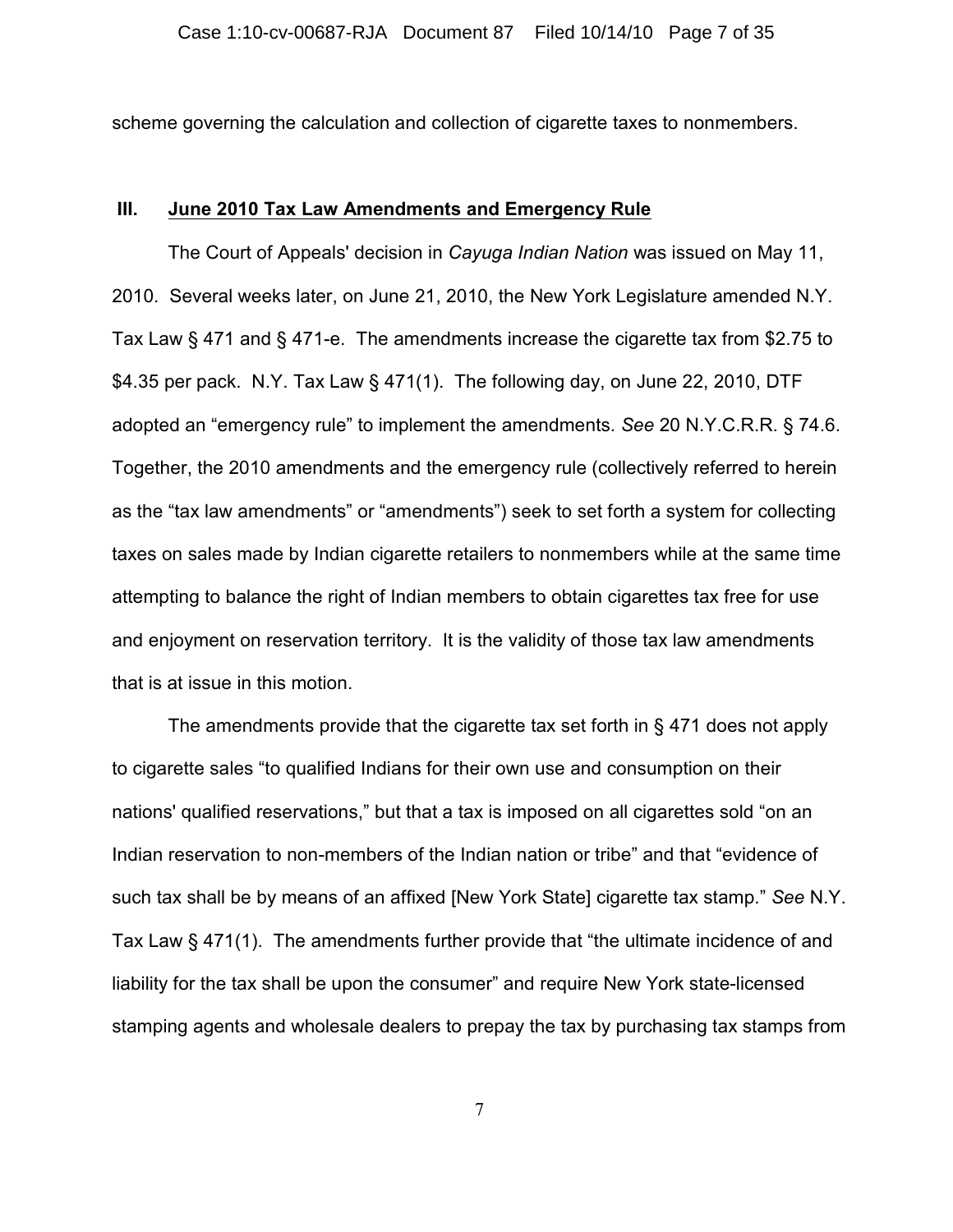the Commissioner of DTF. Tax stamps are then affixed to each pack of cigarettes and the tax is required to be collected and added as part of the sales price for the cigarettes. *Id.* at § 471(2), (3). The statute unequivocally provides: "All cigarettes sold by agents and wholesalers to Indian nations or tribes or reservation cigarette sellers located on an Indian reservation must bear a [New York State] tax stamp," *id.* at § 471(2), including cigarettes intended to be sold to tribal members for use and consumption on reservation territory.

The amendments contemplate two alternative statutory mechanisms by which Indian nations and their members may obtain tax-exempt (albeit New York State tax stamped) cigarettes: (1) an "Indian tax exemption coupon system" and (2) a "prior approval" system.<sup>3</sup> See N.Y. Tax Law § 471(1).

# **1. Coupon System**

An Indian nation must affirmatively elect to participate in the "Indian tax exemption coupon system" (hereinafter "coupon system"). Under the coupon system, the DTF distributes a quantity of Indian tax exemption coupons to a participating Indian nation based upon DTF's calculation of the "probable demand" for tax-exempt cigarettes by members of that nation for their own personal use and consumption. N.Y. Tax Law §  $471-e(2).$ <sup>4</sup> Those coupons can then be used by the Nation to obtain the "probable"

 $3$  A third alternative is also available whereby an Indian nation and the State enter into an agreement as to the distribution of tax-exempt cigarettes. Neither plaintiff has elected to pursue this option.

 $<sup>4</sup>$  The Emergency Rule calculates the probable demand for tax-exempt cigarettes by</sup> members of each Indian nation for their own personal use and consumption under both the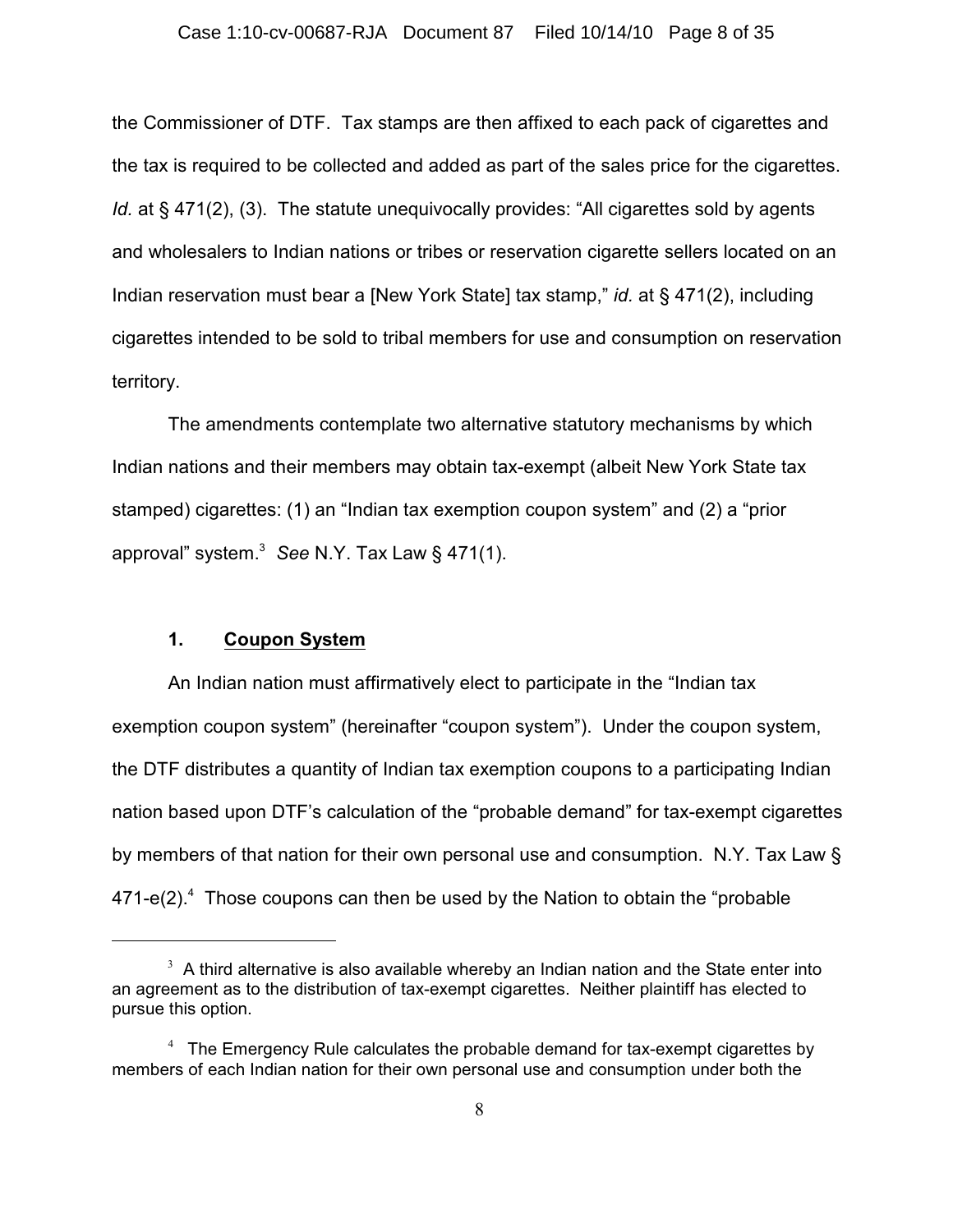demand" quantity of cigarettes from a state-licensed wholesaler without paying the cost of the New York tax stamp to the wholesaler. Alternatively, the Nation can distribute the coupons to reservation retailers who then redeem them for tax-free cigarettes directly from state-licensed wholesalers. The amendments do not provide for allocation of the coupons among reservation cigarette sellers or tribal members. Instead, the amendments contemplate that the tribe or Indian nation will allocate the coupons among reservation cigarette sellers or, alternatively, redeem the coupons itself from a statelicensed wholesaler. In other words, New York State determines the number of coupons that each Indian tribe should receive and distributes those coupons to the tribe itself, leaving the tribe with the obligation to determine how those coupons should be redeemed, allocated and distributed. DTF issued a taxpayer guidance memorandum, TSB-M-10(6)M, explaining the coupon system as follows:

When the coupon system is in effect, an Indian nation or tribe may purchase stamped packs of cigarettes for its own official use or consumption from a wholesale dealer licensed under Tax Law Article 20 without paying the cigarette excise and prepaid sales taxes to the extent that the Indian nation or tribe provides the wholesale dealer with Indian tax exemption coupons.

A reservation cigarette seller may purchase cigarettes for resale from a wholesale dealer without paying the cigarette excise and prepaid sales taxes, provided that . . . [*inter alia*] the reservation cigarette seller provides the wholesale dealer with Indian tax exemption coupons entitling the reservation cigarette seller to purchase the quantities of cigarettes allowed for on each Indian tax exemption coupon. . . .

Indian tax exemption coupon and prior approval systems by reference to United States per capita average cigarette consumption and federal census data for each nation's population in New York State. *Id.* at § 74.6(e). Based upon this calculation, the Emergency Rule sets the quarterly cigarette quota for the Seneca Nation of Indians at 168,600 packs. *Id.* The quota for the Cayuga Nation is 20,100 packs per quarter.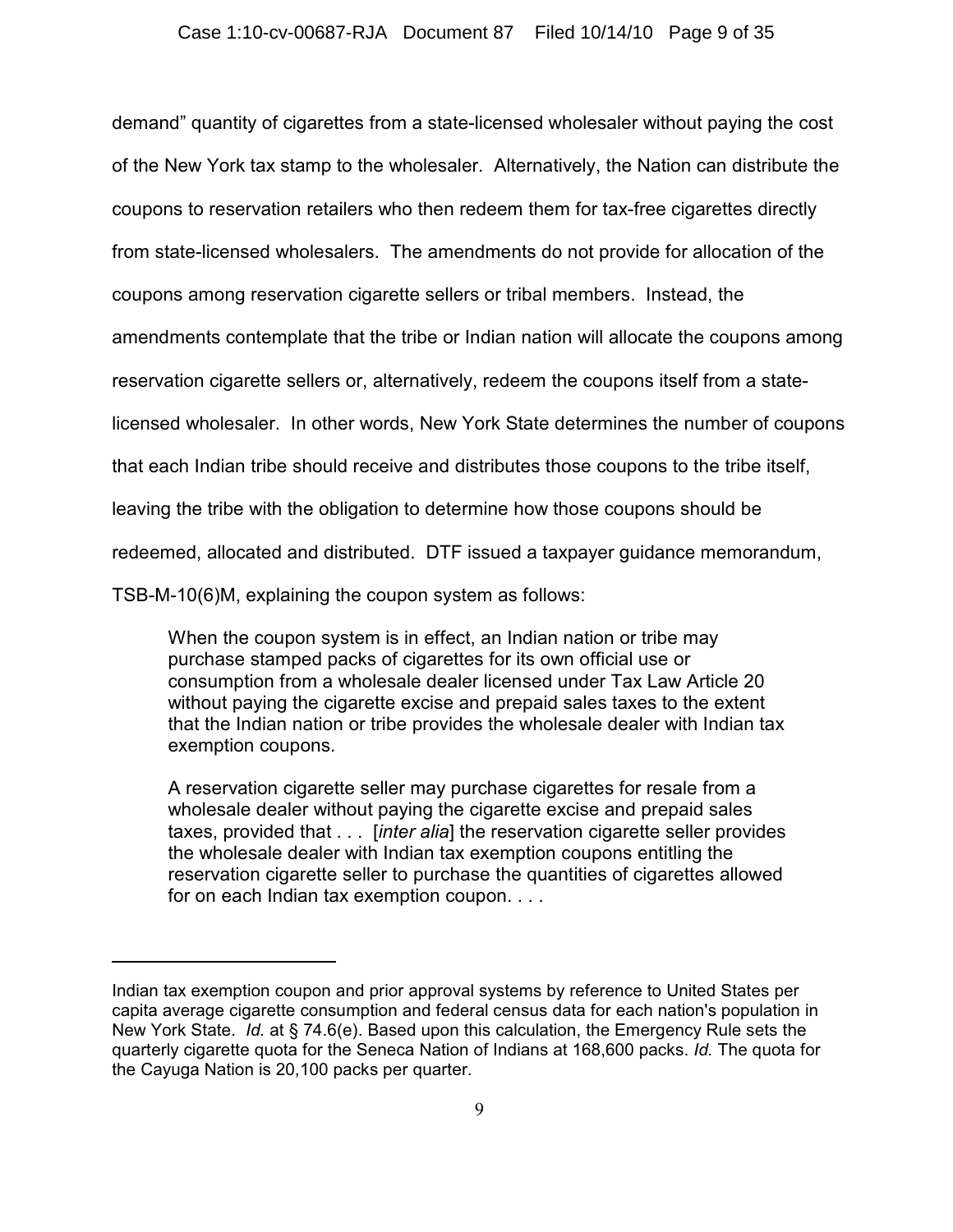Thus, either the Nation itself or its reservation cigarette sellers can "redeem" the coupons by providing them to state-licensed stamping agents and wholesale dealers and thereby obtain tax-exempt (albeit stamped) cigarettes for purposes of resale to Nation members. N.Y. Tax Law  $\S$  471-e(3). The state-licensed wholesalers then submit these coupons to DTF in conjunction with a refund request for taxes prepaid on stamped cigarettes not in fact subject to the State tax. N.Y. Tax Law § 471-e(4).

# **2. Prior Approval System**

The second mechanism is referred to in § 471(5) as the "prior approval system." The prior approval system is the "default" system in that it controls by default if an Indian nation fails to elect to participate in the coupon system. N.Y. Tax Law  $\S$  471(5)(a). Neither plaintiff in this case elected to participate in the coupon system by the August 15, 2010 deadline set forth in the tax law amendments. Accordingly, it is the prior approval system that will presumably govern if the amendments are permitted to take effect.<sup>5</sup>

Under the prior approval system, DTF calculates a tax-free quota of cigarettes for each Indian nation based upon the same probable demand formula noted above. N.Y. Tax Law § 471(5)(b). Before selling any portion of the tax-exempt quota of cigarettes to an Indian nation, a state-licensed stamping agent must receive "prior approval" from DTF. *See id.* TSB-M-10(6)M describes the prior approval system as follows:

 $5$  That the deadline for participation on the coupon system has passed does not foreclose either plaintiff from participating in the coupon system. The State indicated during oral argument that it would be willing to extend that deadline if a Nation was interested in participating in the coupon system.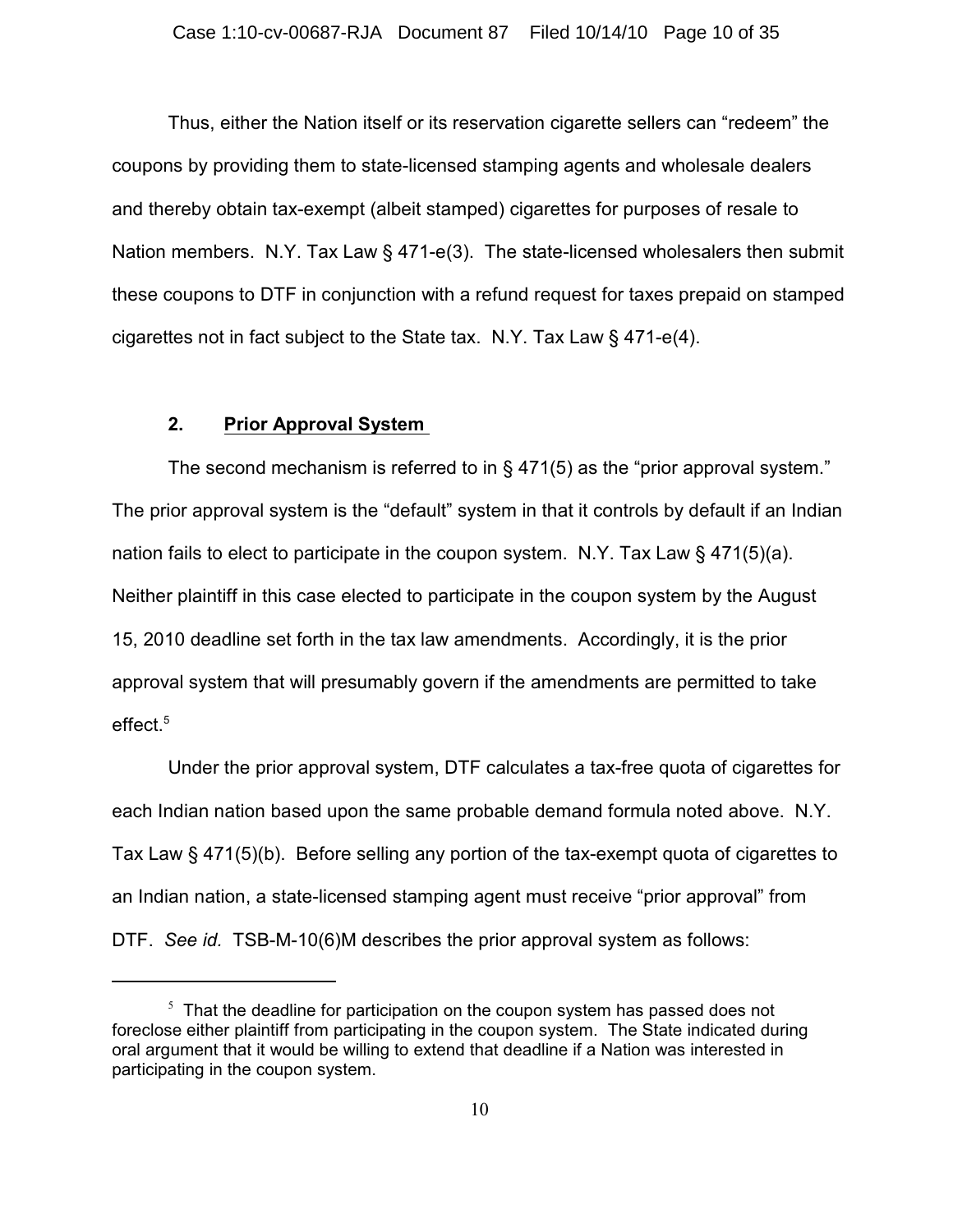At the beginning of each quarter, the system will display the available quantities of tax-exempt cigarettes related to Indian nations and tribes that have not elected to participate in the Indian tax exemption coupon system. As with the coupon system, the initial quantities displayed will be the quarterly amounts based on the probable demand of that Indian nation or tribe . . .

Upon receipt of a purchase request from an Indian nation or tribe or reservation cigarette seller, a wholesale dealer must sign in and check the system to determine the available cartons of stamped tax-exempt packs of cigarettes that may be sold in relation to that Indian nation or tribe. If there is an adequate quantity available, the dealer should enter the number of cartons of cigarettes to be sold to the Indian nation or tribe or reservation cigarette seller. Upon submitting the request, the remaining quantity available will be reduced by the amount requested and an authorization number for the sale will be generated.

Once an agent or dealer receives prior approval, it must resell those tax-exempt

cigarettes to a reservation cigarette seller within 48 hours and provide evidence of such a sale to DTF. The agent or dealer may then request a refund from DTF for taxes prepaid on stamped cigarettes sold as tax exempt to reservation cigarette sellers. If the agent or dealer fails to resell that quantity of tax-exempt cigarettes within 48 hours of the prior approval, "the balance of the quantity not reported as sold will be added back to the quantity available for Indian tax-exempt sales." There exists no provision in the prior approval system to provide tax-exempt cigarettes to the nation and to reservation cigarette sellers if the quota is exhausted. However, the regulations do provide the Indian tribe with a mechanism for challenging the probable demand quota if the tribe feels that quota is somehow inadequate.

Both Nations seek to enjoin implementation of the amendments asserting that they impose an undue burden on the right of tribal sovereignty and, if permitted to take effect, the amendments will cause irreparable injury to their members.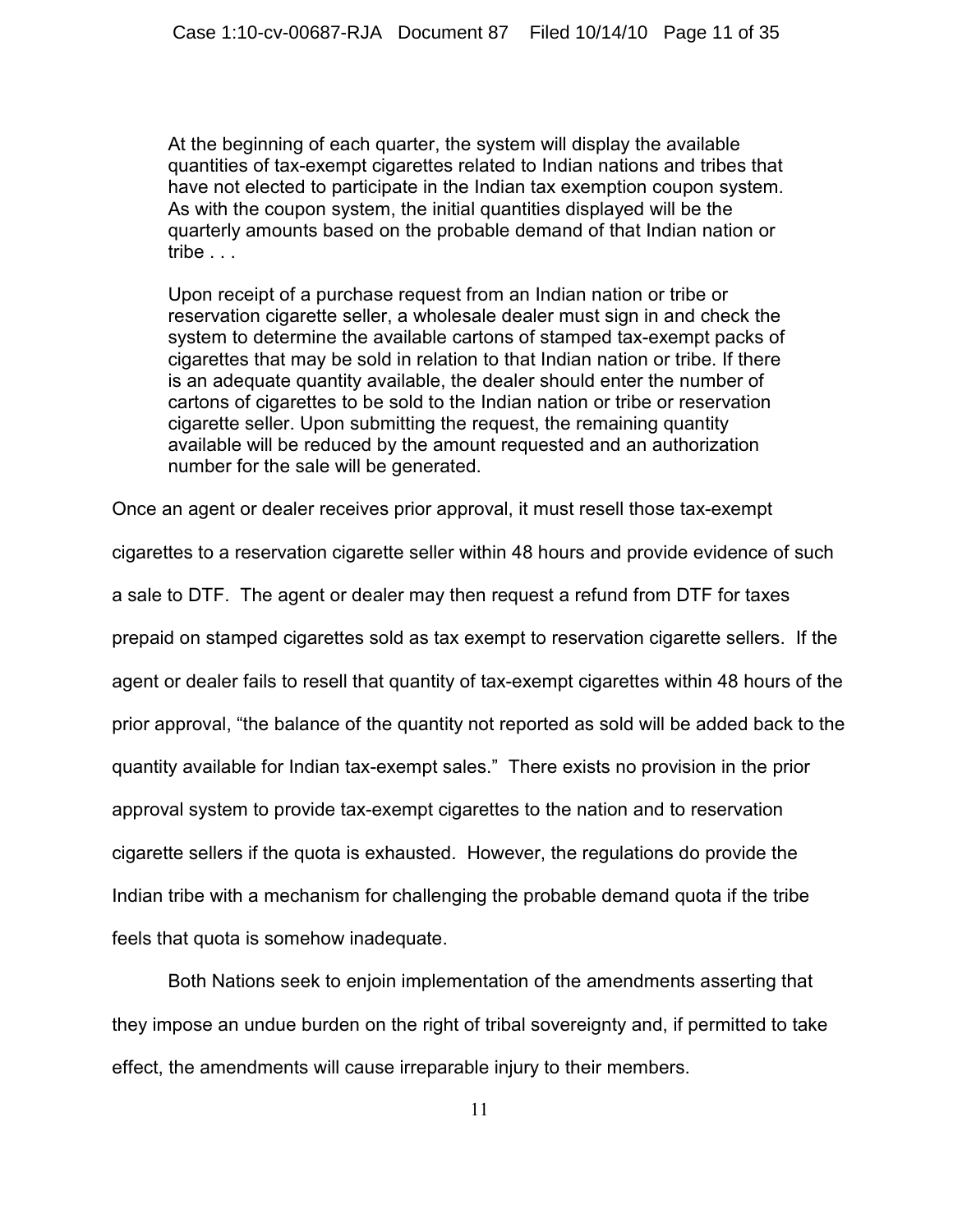# **DISCUSSION**

## **I. Preliminary Injunction Standard**

As this Court has recently held in *Red Earth, LLC v. United States*, \_\_\_ F. Supp.2d , 2010 WL 3061103 (W.D.N.Y. July 30, 2010), injunctive relief is an extraordinary remedy and should not be granted unless the movant has made a clear showing that he is entitled to that relief. To obtain a preliminary injunction, the moving party must establish: (1) irreparable harm and (2) either (a) a likelihood of success on the merits, or (b) sufficiently serious questions going to the merits of its claims to make them fair ground for litigation, plus a balance of the hardships tipping decidedly in favor of the moving party. *Id.* at \*3 (citing *Monserrate v. New York State Senate,* 599 F.3d 148, 154 (2d Cir. 2010)). However, where, as here, the moving party is seeking to enjoin application of a governmental statute or regulation, the movant must demonstrate a "likelihood of success on the merits" to obtain injunctive relief. *Monserrate*, 599 F.3d at 154; *Grand River Enterprise Six Nations, Ltd. v. Pryor*, 481 F.3d 60 (2d Cir. 2007); *Brooklyn Legal Servs. Corp. v. Legal Servs. Corp.*, 462 F.3d 219, 225 (2d Cir. 2006). Injunctive relief enjoining a governmental regulation cannot be obtained by meeting the lesser "sufficiently serious questions" and "balance of the hardships" standard. *Id*. Additionally, the movant must show that granting a preliminary injunction is in the public

 $6$  This decision is currently on appeal to the United States Court of Appeals for the Second Circuit and oral argument is anticipated to be heard the week of 11/1/2010.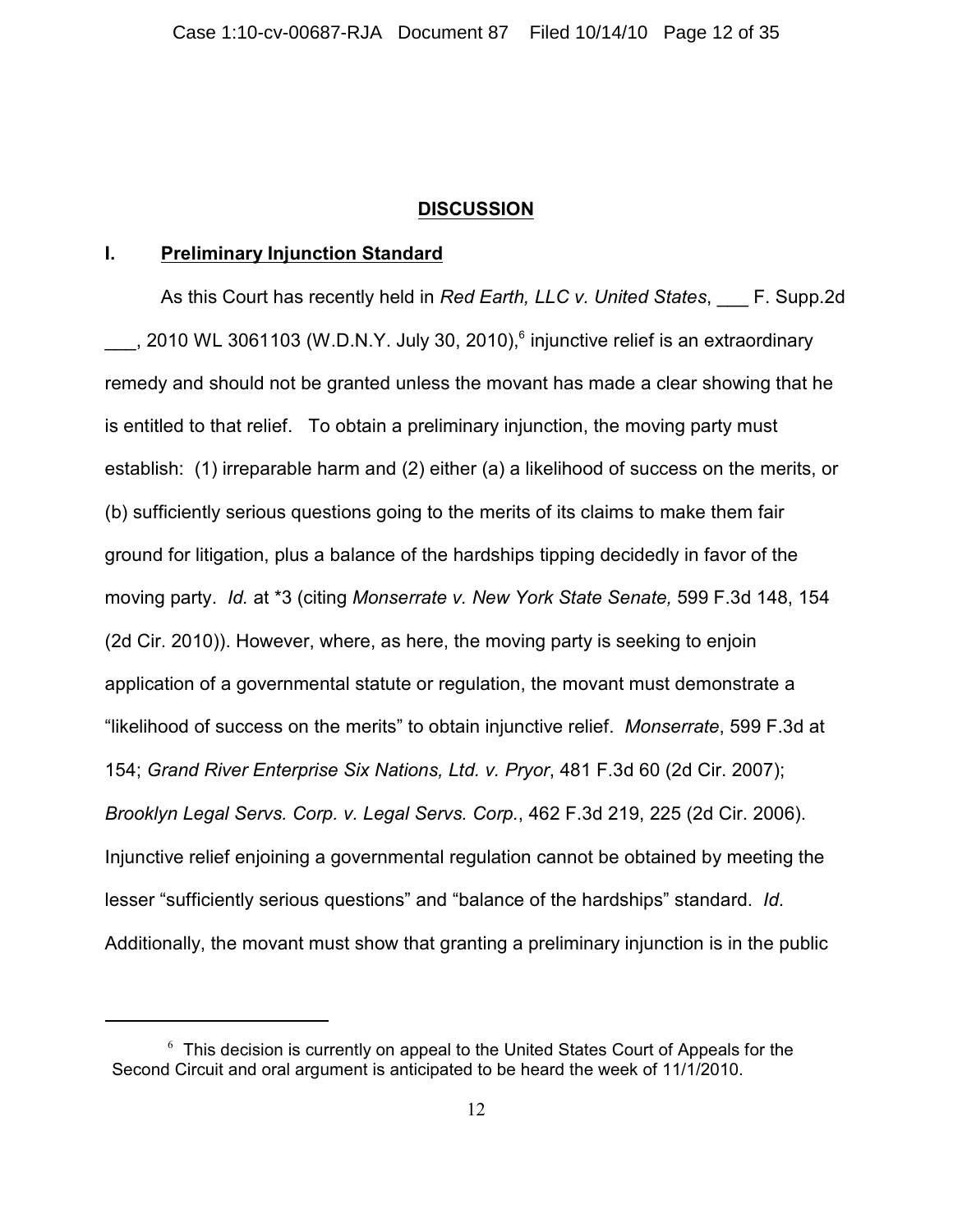interest. *Winter v. Natural Res. Defense Council, Inc.*, \_\_\_ U.S.\_\_\_, 129 S.Ct. 365 (2008).

# **II. Likelihood of Success on the Merits**

To obtain the relief they seek, the Nations must demonstrate a likelihood of success on the merits of their claims. Although the Nations have asserted a number of claims in their respective complaints, for the purposes of injunctive relief, they are relying only upon their claim that the tax amendments impose an impermissible burden on their right of tribal sovereignty and will deny individual Nation members their right to obtain taxfree cigarettes.

# **A. Right of Tribal Self-Government**

The right of tribal self-government is firmly established. The Supreme Court has long recognized that Indian tribes are unique aggregations possessing "attributes of sovereignty over both their members and their territory," *White Mountain Apache Tribe v. Bracker*, 448 U.S. 136, 142 (1980) (quoting *United States v. Mazurie*, 419 U.S. 544, 557 (1975)), and included in that sovereignty is "the power [to regulate] their internal and social relations." *United States v. Kagama*, 118 U.S. 375, 381-382 (1886). Tribes posses sovereign power to "prescribe conduct of tribal members," to "exclude nonmembers entirely" from the reservation, and to "make their own laws and be ruled by them." *See New Mexico v. Mescalero Apache Tribe*, 462 U.S. 324, 332 (1983) (internal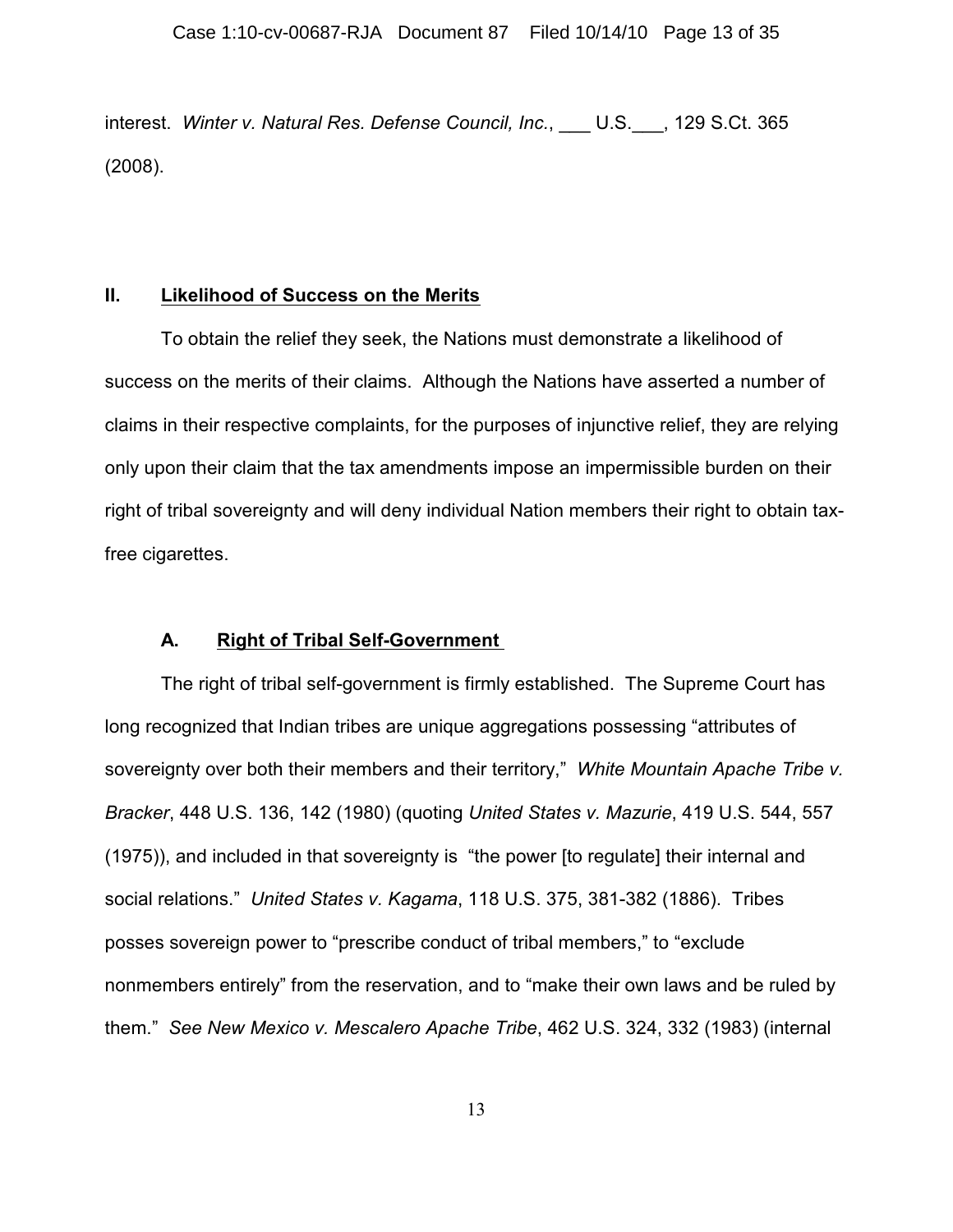# Case 1:10-cv-00687-RJA Document 87 Filed 10/14/10 Page 14 of 35

quotations omitted). Included among those sovereign rights is the right to create economic policies and to tax economic activities within its territory. *See, e.g., Merrion v. Jicarilla Apache Tribe*, 455 U.S. 130, 146 (1982) (upholding authority of tribe to impose severance tax on oil and gas production on reservation land); *N.L.R.B. v. Pueblo of San Juan*, 276 F.3d 1186 (10<sup>th</sup> Cir. 2002)(recognizing the "strong interest" of the Pueblo tribe, as a sovereign, "in regulating economic activity involving its own members within its own territory " and in enacting laws governing such economic activity).

The Supreme Court also has recognized that individual members possess a corresponding right to engage in tax-free commerce with one another. "Indian tribes and individuals generally are exempt from state taxation within their own territory." *Oklahoma Tax Comm'n v. Chickasaw Nation*, 515 U.S. 450, 455 (1995)(quoting *Montana v. Blackfeet Tribe*, 471 U.S. 759, 764 (1985)). "For this reason, a state cannot tax products such as cigarettes that are sold on an Indian reservation to non-tribal members for their own use unless authorized to do so by Congress, but can tax sales made by a tribe to individuals who are not tribal members." *Keweenaw Bay Indian Community v. Rising*, 477 F.3d 881, 887 (6<sup>th</sup> Cir. 2006); see also McClanahan v. State Tax Comm'n of Arizona, 411 U.S. 164 (1973) (State of Arizona income tax was unlawful as applied to reservation Indians with income derived wholly from reservation sources). "States are categorically barred from placing the legal incidence of an excise tax 'on *a tribe or on tribal members* for sales made *inside Indian country*' without congressional authorization.*" Wagnon v. Prairie Band Potawatomi Nation,* 546 U.S. 95, 101-02 (2005) (emphasis in original, internal citation omitted).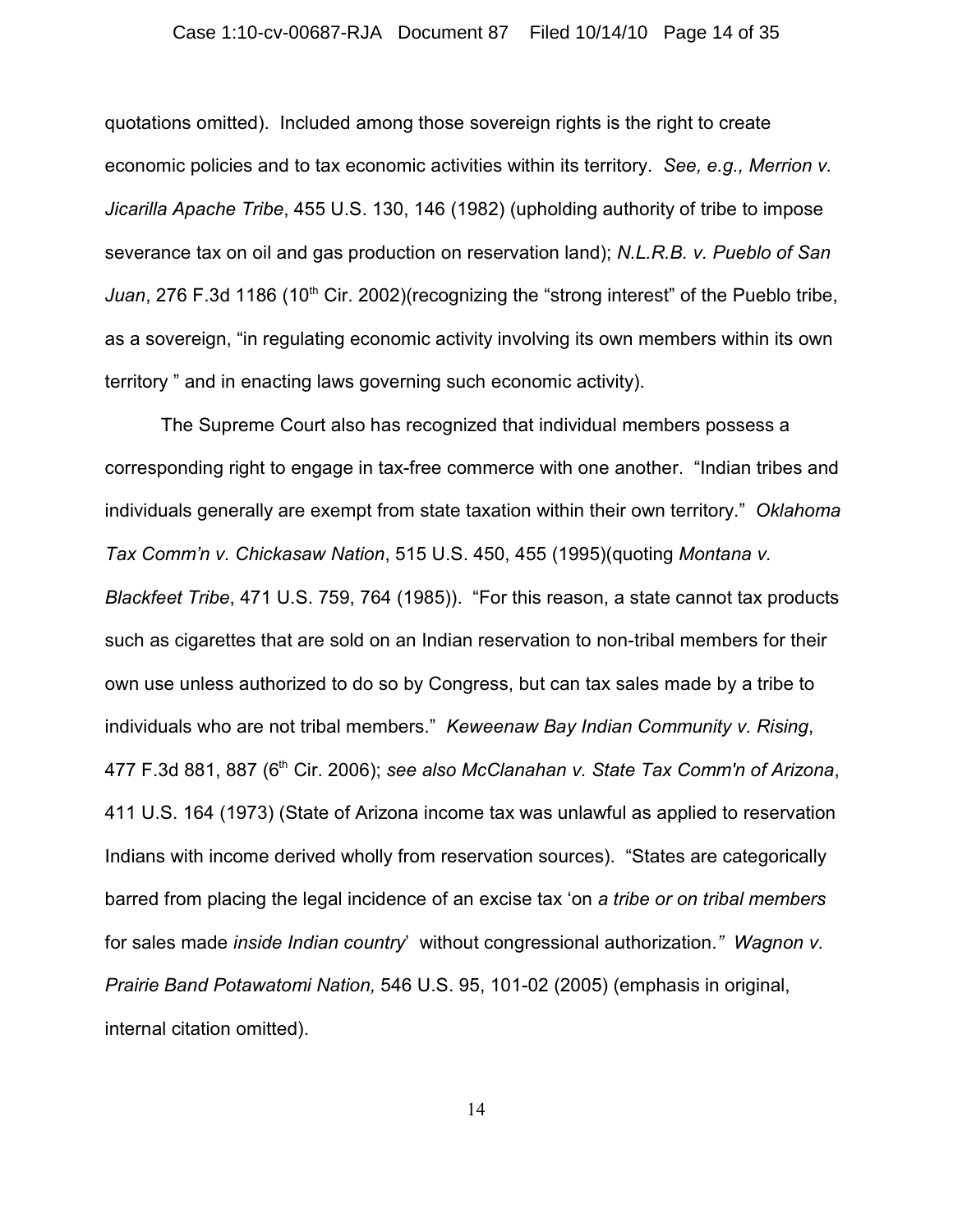## **B. Authority of New York State to Tax Non-Indian Sales**

Although the right of tribal sovereignty provides Indian nations with the right to regulate their own internal and social relations and prohibits state taxation of tribal members for activity occurring solely on reservation territory, it is also equally clear that a Nation's right to tribal self-government does not oust a State of its authority to impose excise taxes for sales to nonmembers. This point was made clear by the Supreme Court in *Moe v. Consolidated Salish & Kootenai Tribes*, 425 U.S. 463 (1976), wherein the Supreme Court held that the right to tribal self-government is not violated when the State imposes a law requiring Indian retailers to collect excise taxes on non-Indian purchases occurring on reservation territory. The Supreme Court explained that the state could impose the "minimal burden" of requiring the tribal seller to collect the tax from the non-Indian at the point of sale. *Id.* at 483-84. The Court also made clear that it saw "nothing in [that] burden which frustrates tribal self-government or runs afoul of any congressional enactment dealing with the affairs of reservation Indians." *Id.* (internal citations omitted).

The Supreme Court reiterated this point several years later in *Washington v. Confederated Tribes of Colville,* 447 U.S. U.S. 134 (1980), holding that a State may require Indian cigarette retailers to collect an excise tax for on-reservation sales to non-Indians "even if [doing so] seriously disadvantages or eliminates the Indian retailer's business with non-Indians." *Colville*, 447 U.S. at 151. Importantly, *Colville* also approved of the State of Washington's authority to require the Indian retailers to collect taxes on non-Indian purchases *even where the Tribes imposed their own tribal tax on such*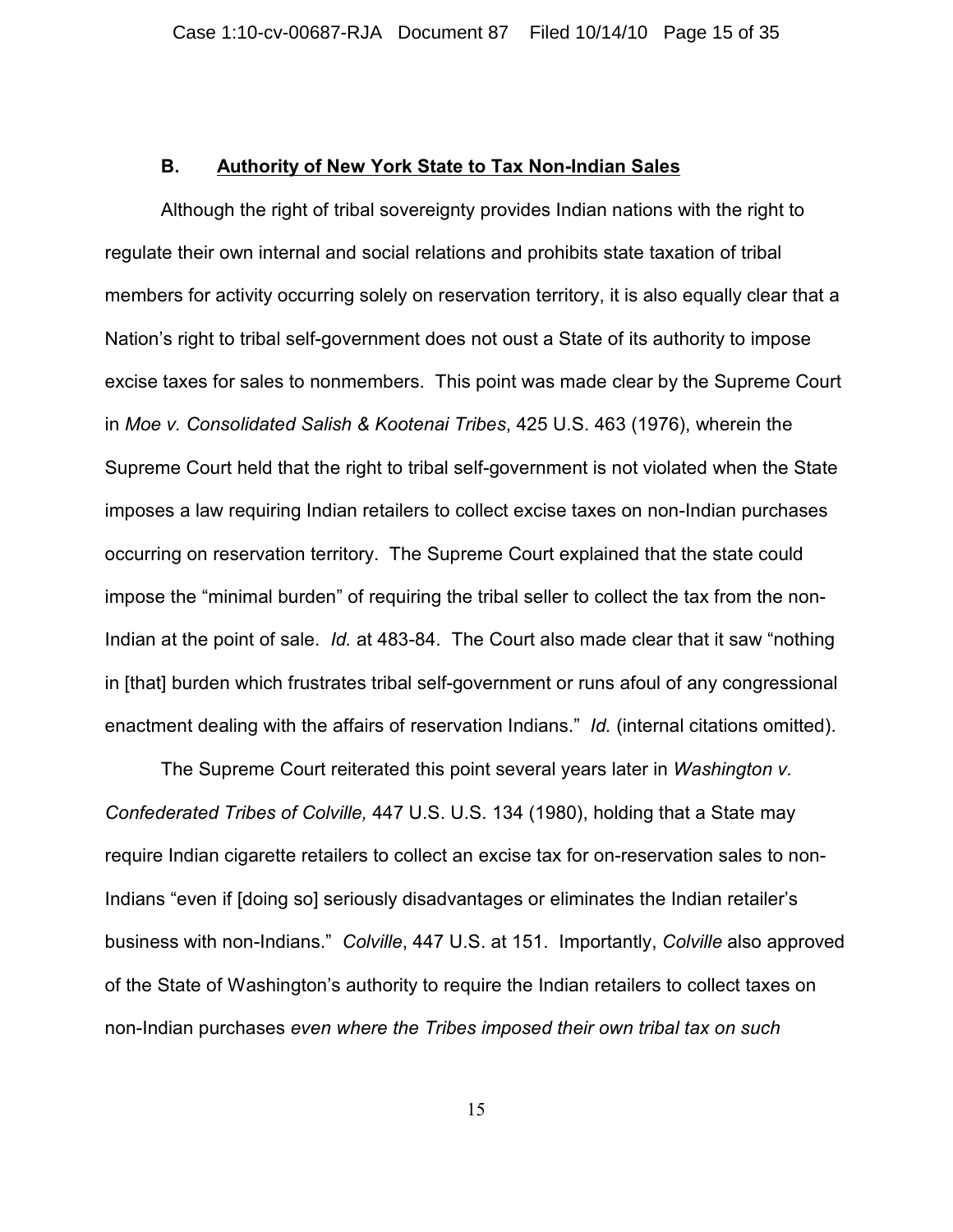*purchases and doing so would place the Indian retailers at a competitive disadvantage to that of non-Indian retailers*. *Id.* at 157-58. Nor was the Court persuaded by the Tribes' argument that, as a result of the tax-collection requirement, they were likely to lose substantial revenue due to a reduction of cigarette sales and a corresponding loss of tax revenue on those sales. The Court recognized that a large majority of Tribes' sales of cigarettes were made to "non-Indians--residents of nearby communities who journey to the reservation especially to take advantage of the claimed tribal exemption from the State cigarette and sales taxes" and that "if the State were able to tax sales by Indian smokeshops and eliminate that [tax] saving[s], the stream of non-Indian bargain hunters would dry up." *Id.* at 145. Tribes would inevitably lose tax revenue as a consequence of those lost sales. Nevertheless, the Court found that this inevitable consequence "did not contravene the principle of tribal self-government" because "each government [i.e. the State and the Tribe] is free to impose its own taxes without ousting the other." *Id.* at 158. "[T]he State does not interfere with the Tribes' power to regulate tribal enterprises when it simply imposes its tax on sales to nonmembers." *Id.* at 159. The Court determined that "principles of federal Indian law, whether stated in terms of preemption, tribal selfgovernment or otherwise, [do not] authorize Indian tribes to market an exemption from state taxation to persons who would normally do their business elsewhere." *Id.* at 155.

Thus, as a general matter, *Moe* and *Colville* make clear that the Nations' right to tribal self-government is not impeded by New York's decision to impose a tax-collection duty on sales by Indian retailers to nonmembers, even if that decision carries with it the inevitable consequence that the Nations' coffers will suffer as a result of lost cigarette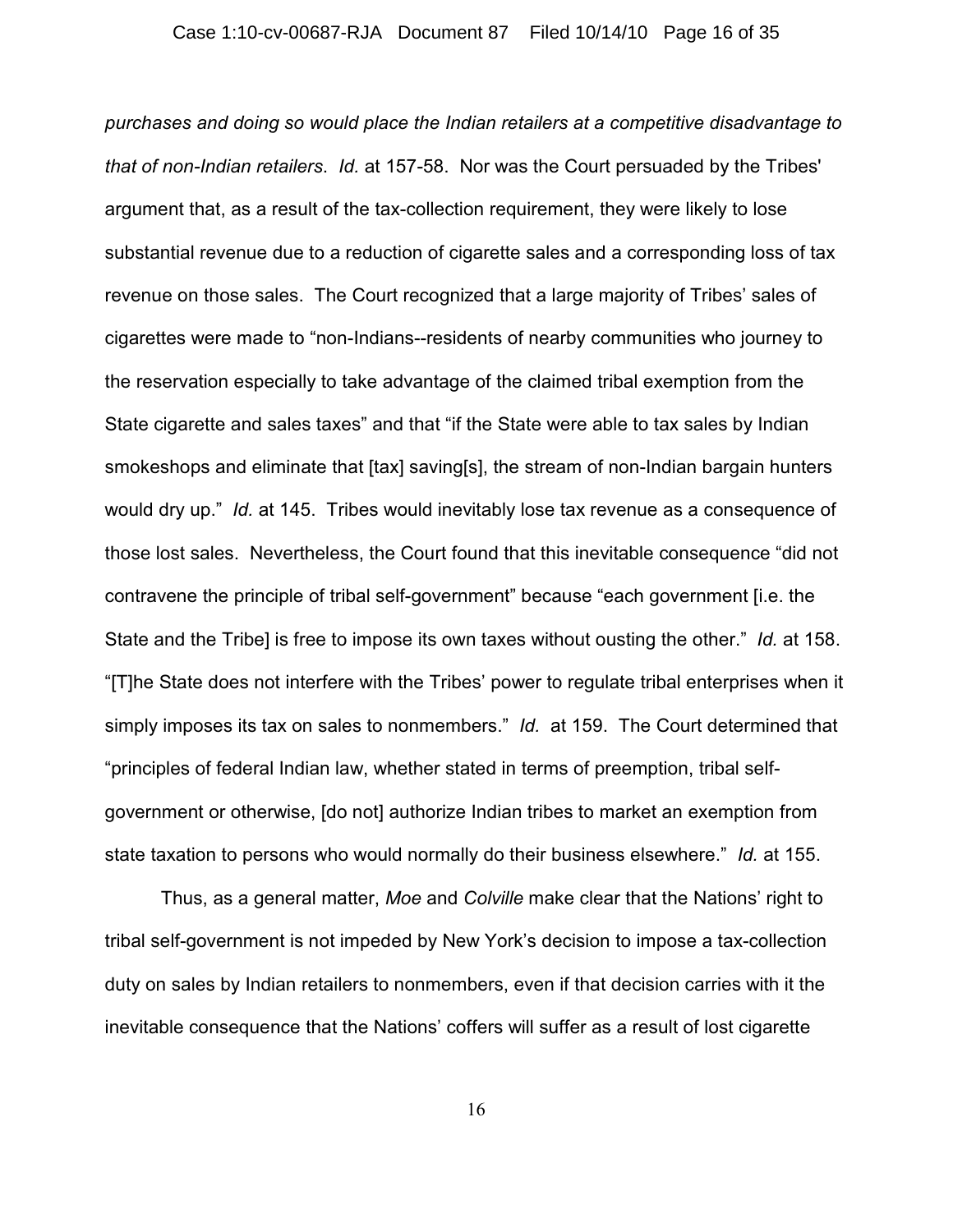## Case 1:10-cv-00687-RJA Document 87 Filed 10/14/10 Page 17 of 35

sales. New York State can require reservation cigarette sellers to collect excise taxes on behalf of the State for sales made to nonmembers. *See also Oklahoma Tax Comm'n v. Citizen Band Potawatomi Indian Tribe of Oklahoma*, 498 U.S. 505, 513 (1991) ("[T]he doctrine of tribal sovereign immunity does not prevent a State from requiring Indian retailers doing business on tribal reservations to collect a state-imposed cigarette tax on their sales to nonmembers of the Tribe."); *California State Bd. of Equalization v. Chemehuevi Indian Tribe*, 474 U.S. 9, 12 (1985) (holding that where "the legal incidence of California's cigarette tax falls on the non-Indian consumers of cigarettes purchased from respondent's smoke shop, [the State has the right to] require [the smokeshop] to collect the tax on [the State's] behalf.").

Plaintiffs appears to concede this point. The Seneca Nation expressly acknowledges that, as a general principle, New York State has the authority to require the reservation retailers to collect excise taxes on sales to non-Indians. (*See* SNI Suppl. Memo., Dkt. 65, at 5). Further, even though the Seneca Nation asserts in its complaint that it is immune from New York State taxes based upon certain treaty provisions, it is not advancing that argument in this motion. This point is significant. New York estimates that of the 10 million cartons sold last year by SNI retailers, less than 70,000 were purchased by Seneca Nation members for their own personal consumption. Under *Moe* and *Colville*, the vast majority of sales made by reservation retailers are taxable.

 In other words, the Nations are not challenging the *authority* of New York require them to collect cigarette taxes on sales to nonmembers. What they challenge, rather, is the *manner* in which those taxes are to be collected. The Nations contend that the tax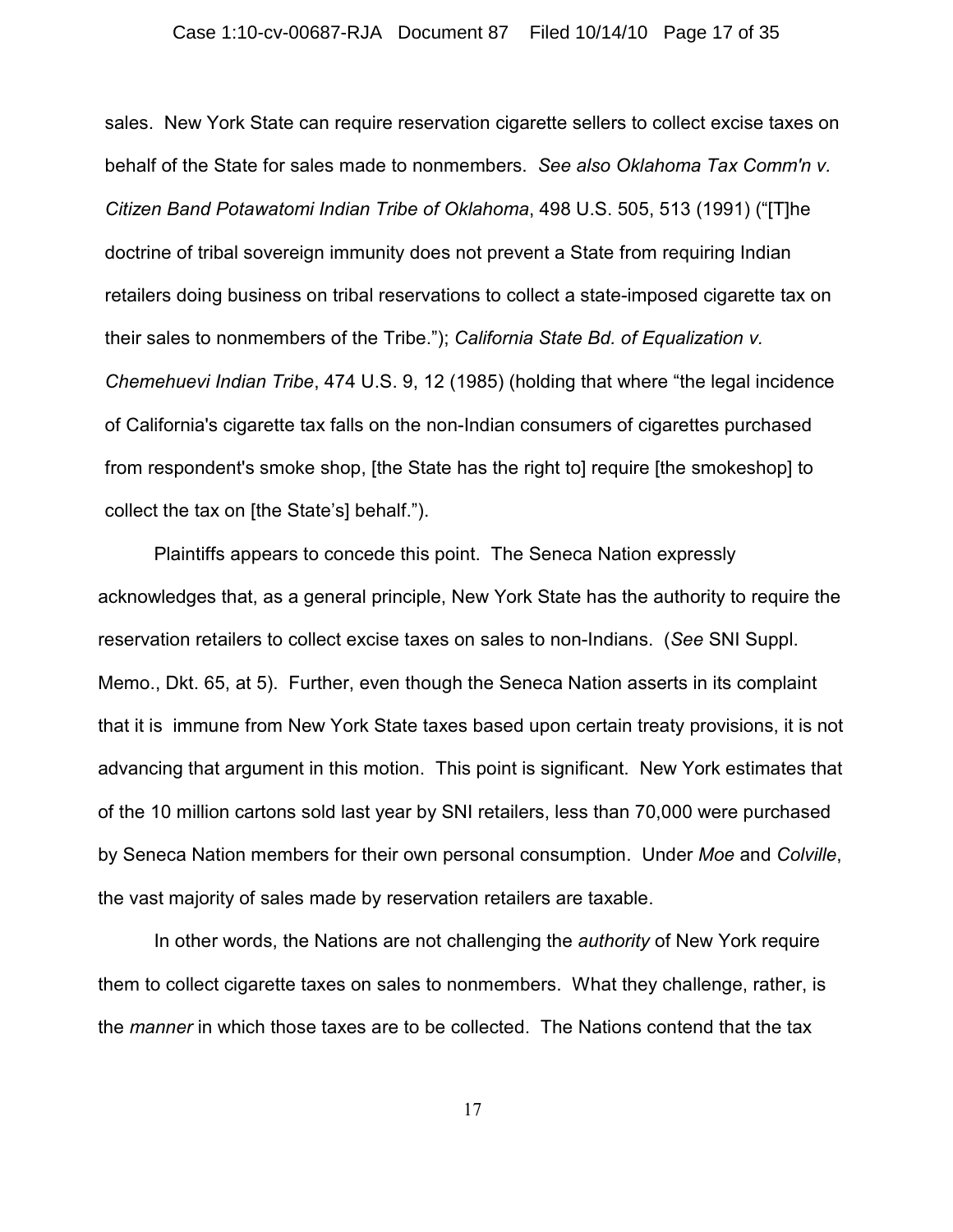#### Case 1:10-cv-00687-RJA Document 87 Filed 10/14/10 Page 18 of 35

collection system created under the amendments imposes an impermissible burden on their right of tribal sovereignty. They argue that: (1) the amendments are facially invalid; (2) the prepayment obligations impose undue burdens upon Nation cigarette retailers; (3) the amendments fail to account for sales to out-of-state buyers who are not subject to New York's excise tax; and (4) problems in allocation under both the coupon and prior approval systems will deny individual members their right to purchase tax-exempt cigarettes.

## **1. Facial Invalidity of the Tax Law Amendments**

To the extent that the Nations are challenging the tax amendments as "facially invalid," that argument is foreclosed by the Supreme Court's decision in *Dep't of Taxation and Finance of New York v. Milhelm Attea & Bros., Inc.*, 512 U.S. 61 (1994). In *Milhelm Attea*, the Supreme Court assessed the constitutionality of an earlier version of New York's cigarette taxing scheme. As under the existing scheme, the law required that the State would precollect its cigarette tax through state-licensed wholesalers who purchased tax stamps and affixed them to cigarette packs in advance of sale within the State. *Id.* at 64. As under the current tax law amendments, "[t]he full amount of the tax [was] part of the price of stamped cigarettes at all subsequent steps in the distribution scheme," with the "ultimate incidence of the liability" falling upon the consumer. *Id*. Also, as under the current amendments, the regulations at issue "limit[ed] the quantity of untaxed cigarettes that wholesalers [could] sell to tribes and tribal retailers." *Id.* The quantity of untaxed cigarettes was determined based upon a "probable demand" quota, which (as under the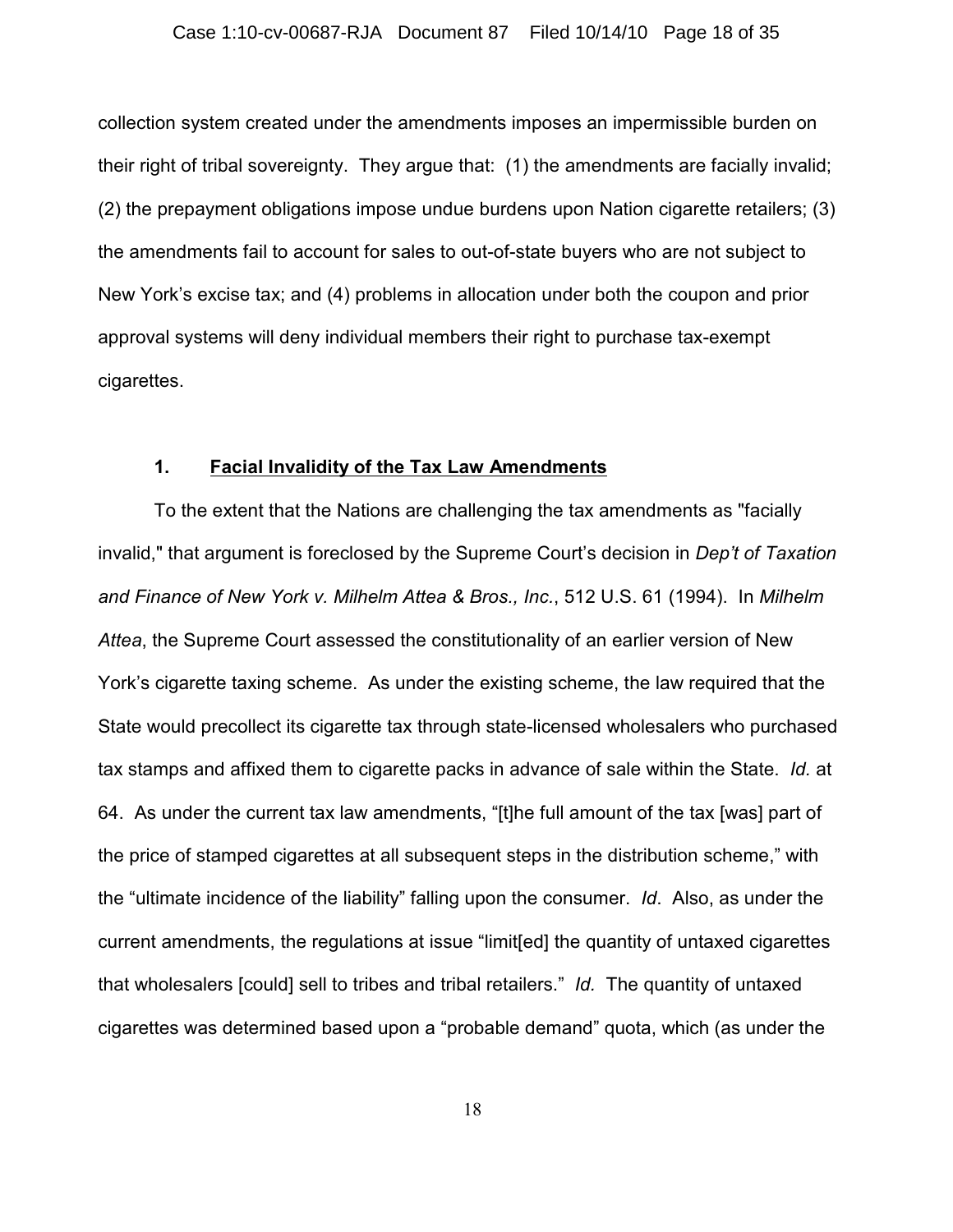## Case 1:10-cv-00687-RJA Document 87 Filed 10/14/10 Page 19 of 35

new tax amendments) was determined "by multiplying the New York average cigarette consumption per capita by the number of enrolled members of the affected tribe." *Id.* (quotations omitted). The "probable demand" quota was to be enforced based upon "tax exemption coupons" that were sent by the State to various cigarette retailers entitling them to a "monthly allotment of tax-exempt cigarettes." *Id*. at 66. Under that scheme, the retailer was to "give copies of its coupons to the wholesaler upon delivery, and the wholesaler forwards one to the Department [of Taxation and Finance]." *Id.*

The tax exempt coupon scheme at issue in *Milhelm Attea* was in all material respects substantially similar to the coupon scheme set forth under the new amendments. The key distinction between the prior scheme upheld in *Milhelm Attea* and the new tax law amendments at issue here is that, under the prior regulations, it was the *State* that decided how the coupons were to be distributed, whereas under the new scheme, it is the *Nation* that receives all of the coupons and bears the burden of determining how they should be distributed. However, for the purposes of a facial challenge where the Court is being asked to assess whether "'the law is unconstitutional in all of its applications,'" *see Washington State Grange v. Washington State Republican Party*, 552 U.S. 442, 449 (2008) (quoting *United States v. Salerno*, 481 U.S. 739, 745 (1987)), this distinction is inconsequential. Where, as here, the statute at issue "has a plainly legitimate sweep," a facial challenge must fail. *Id*. (quotation omitted). In other words, in this facial challenge, the Nations must demonstrate "not the [unconstitutionality] of the statute as applied to a particular set of plaintiffs before it," *see Washington v. Gluksberg*, 521 U.S. 702, 740 (1997) (Stevens, J., concurring), but the unconstitutionality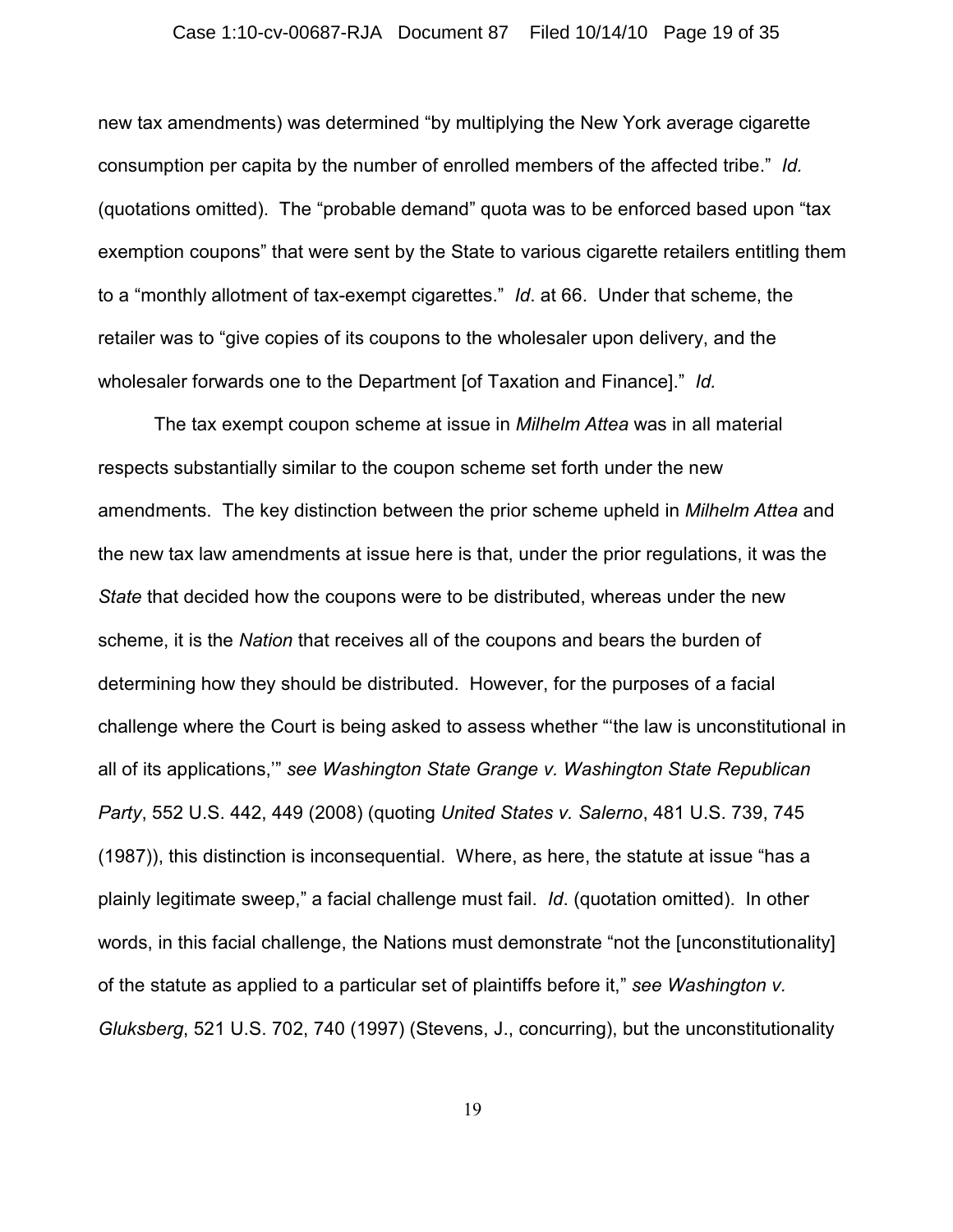#### Case 1:10-cv-00687-RJA Document 87 Filed 10/14/10 Page 20 of 35

of the statute's general imposition of a limit on the amount of tax- free cigarettes to be sold by Indian retailers. On that issue, the Supreme Court has already spoken. In *Milhelm Attea*, the Court rejected a facial challenge to the validity of "the Department's authority to impose such limits [on the number of tax-free cigarettes being sold by cigarette retailers] at all." *See Milhelm Attea*, 512 U.S. at 69. The Court expressly held that neither the coupon system nor the requirement that the State "preapprove" deliveries of tax-exempt cigarettes in order to ensure compliance with the quotas rendered the regulations facially invalid because the procedure was not unduly burdensome absent some wrongful withholding or delay of approval. *Id.* at 75-76.

 Plaintiffs correctly note that the Supreme Court expressly limited its *Milhelm Attea* holding to "the narrow[] question of whether the New York scheme is inconsistent with the Indian Trader Statutes" and was not being called upon to address "for all purposes each feature of New York's tax enforcement scheme that might affect tribal self-government or federal authority over Indian affairs." *Id.* at 69-70. Nevertheless, the Court also made clear that its holding rested on the principles of tribal sovereignty that it had earlier established in *Moe* and *Colville*. *See Milhelm Attea*, 512 U.S. at 74. Thus, at least for the purposes of assessing the facial validity of the New York cigarette tax scheme, the Court found that the principles of tribal sovereignty outlined in *Moe* and *Colville*, and reiterated again in *Milhelm Attea*, were not offended by the tax scheme. Accordingly, the Court rejects plaintiffs' facial challenge to the tax law amendments.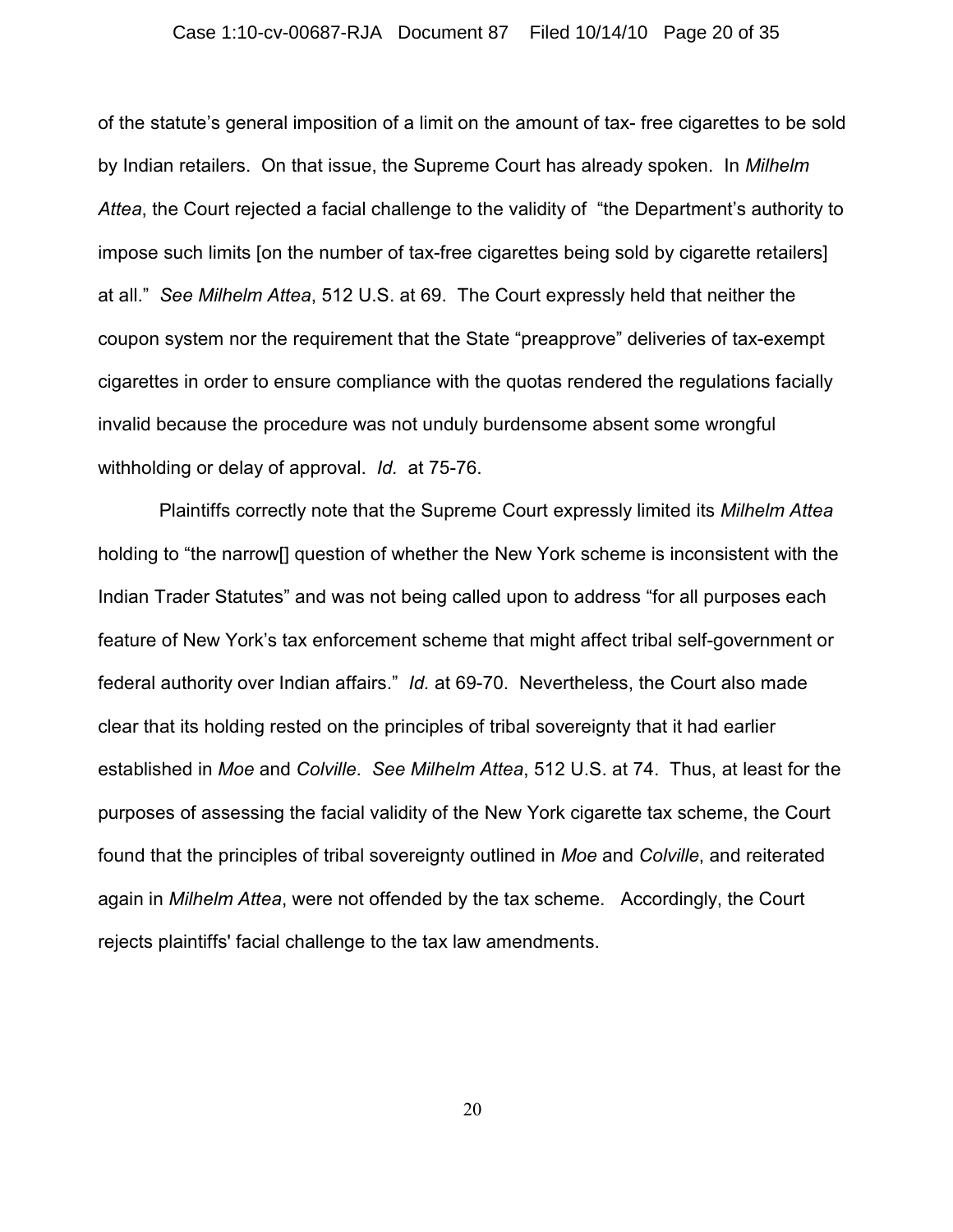# **2. Burden of Prepayment of Taxes for Sales to Non-Indians**

The Cayuga Nation challenges the prepayment requirement of the tax law

amendments. Under the new scheme, reservation retailers are required to prepay state

excise taxes on the *taxable cigarettes* that later will be resold to non-Indian purchasers.

The Cayuga Nation argues that:

when a tribe purchases cigarettes from a wholesaler for sale to nonmembers, (1) it pays the wholesale price for the cigarettes, and (2) it also prepays an amount, which constitutes prepayment of the state excise taxes on the cigarettes in question. The amount of the excise tax is significant - \$4.35 per pack, or \$43.50 for each carton purchased by the tribe. For the entire time that the carton is held in inventory before it is sold, those funds have essentially been loaned by the tribe to the State, without interest. Only when the cigarettes are sold to a non-Indian consumer does the tribe collect the state taxes, thus recouping the amount that it advanced to the State by prepaying the tax.

*(See* CIN Supp. Memo., Dkt. 40, at 4). Thus, *as to cigarettes intended to be purchased by*

*non-Indians*<sup>7</sup> the Cayuga Nation argues that it is unduly burdensome to require it to

prepay excise taxes that will not be recouped until the cigarettes are purchased by non-

Indian buyers.

The Supreme Court has repeatedly upheld state taxing schemes that impose prepayment obligations like the one at issue in this case. The taxing schemes approved of in *Moe* and *Colville* both required reservation retailers to prepay taxes for taxable cigarettes upon purchase of those cigarettes from the wholesaler, and then recoup those

 $\textsuperscript{7}$  It should be noted that this argument relates only to the taxable cigarettes - i.e. those cigarettes that are not part of the "quota" of tax-exempt cigarettes. Under the tax law amendments, Indian retailers do not bear the burden of prepaying taxes on the tax-exempt quota of cigarettes. That burden is borne solely by the state-licensed wholesalers who must prepay the taxes on tax-exempt cigarettes and then apply for a refund once those cigarettes are sold to reservation retailers.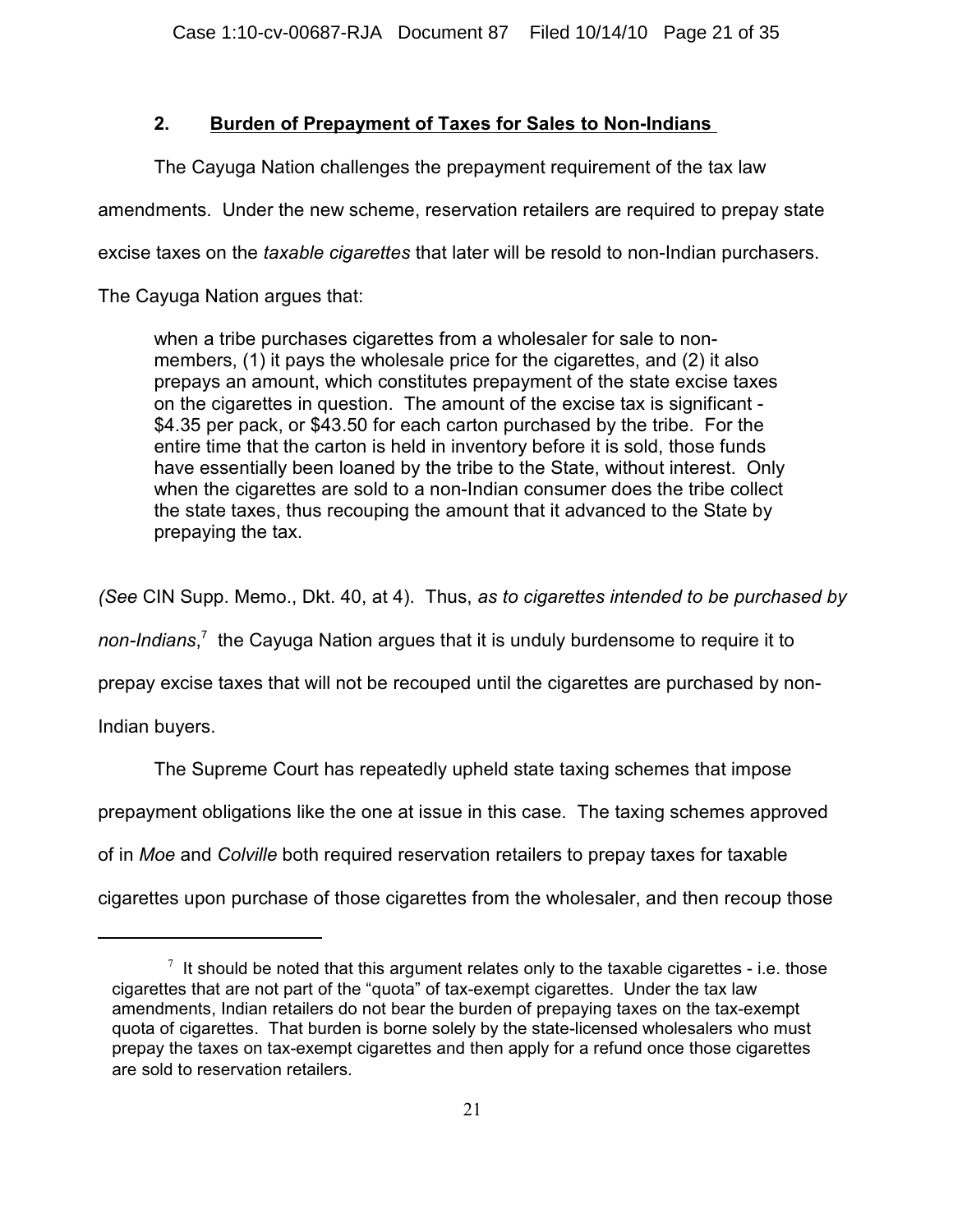## Case 1:10-cv-00687-RJA Document 87 Filed 10/14/10 Page 22 of 35

taxes at some later point when a non-Indian purchaser buys them. *Moe* approved of a Montana tax scheme under which the seller prepaid the tax to the wholesaler and added it to the purchase price of the cigarettes. *See e.g. Moe v. Confederated Salish and Kootenai Tribes,* 392 F.Supp. 1297, 1308 (D. Mont. 1975) (describing prepayment under Montana scheme). Likewise, in *Colville*, the Supreme Court approved of a Washington tax scheme that (like New York) required prepaid tax stamps to be affixed to all cigarettes that were later sold to non-Indians.<sup>8</sup> See Colville, 447 U.S. at 141-42.

Prepayment schemes even more burdensome than New York's have also been upheld. For example, in *Keweenaw Bay Indian Comm. v. Rising*, 477 F.3d 881 (6<sup>th</sup> Cir. 2006), the Sixth Circuit upheld that a Michigan cigarette tax scheme requiring tribal retailers to prepay taxes on all cigarettes, including tax-exempt ones sold to tribal members. Under that scheme, reservation retailers were required to request a refund of taxes that were prepaid on tax-exempt cigarettes. The Circuit held that "Michigan's prophylactic refund system is 'reasonably tailored to the collection of valid taxes from non-Indians'" and rejected arguments (like the one being made in this case) that the prepayment obligation was tantamount to a "temporary tax" or "interest free loan" to Michigan. *Id.* at 892.

It is clear that New York's tax scheme–requiring prepayment of taxes on all cigarettes intended to be sold to nonmembers–imposes a permissible burden on the Nation and Nation retailers. In an effort to distinguish this case from that clear Supreme Court precedent, the Cayuga Nation asserts that the prepayment obligations here are far

 $8$  Unlike New York's scheme, however, Indian tribes were entitled to possess a quantity of *unstamped* cigarettes to be sold to members of the tribe. *Colville*, 447 U.S. at 141.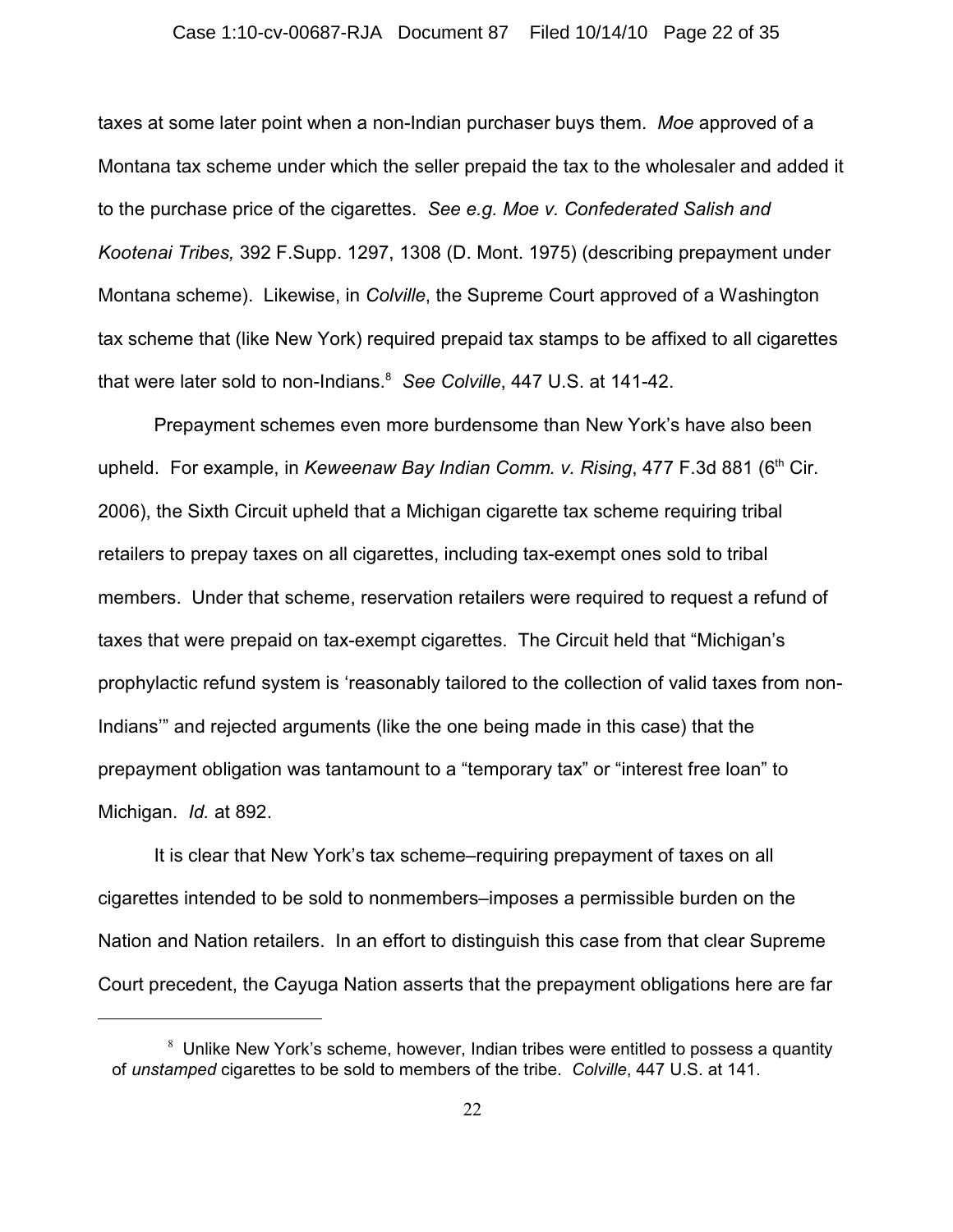#### Case 1:10-cv-00687-RJA Document 87 Filed 10/14/10 Page 23 of 35

more burdensome given the *amount* of the tax. For example, the tax upheld in Colville was only \$1.60 per carton, whereas the State is now seeking to collect prepaid taxes in the amount of \$43.50 per carton. While it is true that the tax imposed by New York is significantly higher than the amounts previously authorized by the Supreme Court, that fact alone is insufficient to escape the precedential holdings of those cases. The Supreme Court's holdings were not grounded in the *amount* of the taxes that were required to be prepaid, but rather that fact that a prepayment scheme was permissible in the first place. As to sales of cigarettes that ultimately would be resold to non-Indians, the Court found that prepayment imposed only a "minimal burden" on tribes and was "designed to avoid the likelihood that in the absence non-Indians purchasing from the tribal seller will avoid payment of a concededly lawful tax." *Moe*, 425 U.S. at 483. Because there is no additional administrative burden placed upon the tribes simply because the amount of the tax is higher, the Cayuga Nation's challenge to the prepayment scheme is rejected.

# **3. Impermissible Taxation of Out-of-State Sales**

Plaintiffs argue that the amendments are invalid because they impermissibly tax sales to non-Indians located outside New York State. As the State concedes, New York's jurisdiction to tax extends only to non-Indian sales occurring in New York. New York lacks authority to collect excise taxes for out-of-state sales. Yet, by requiring prepaid tax stamps to be affixed on *all cigarettes* purchased by reservation retailers, the Nations argue that New York is effectively taxing cigarettes on sales over which it has no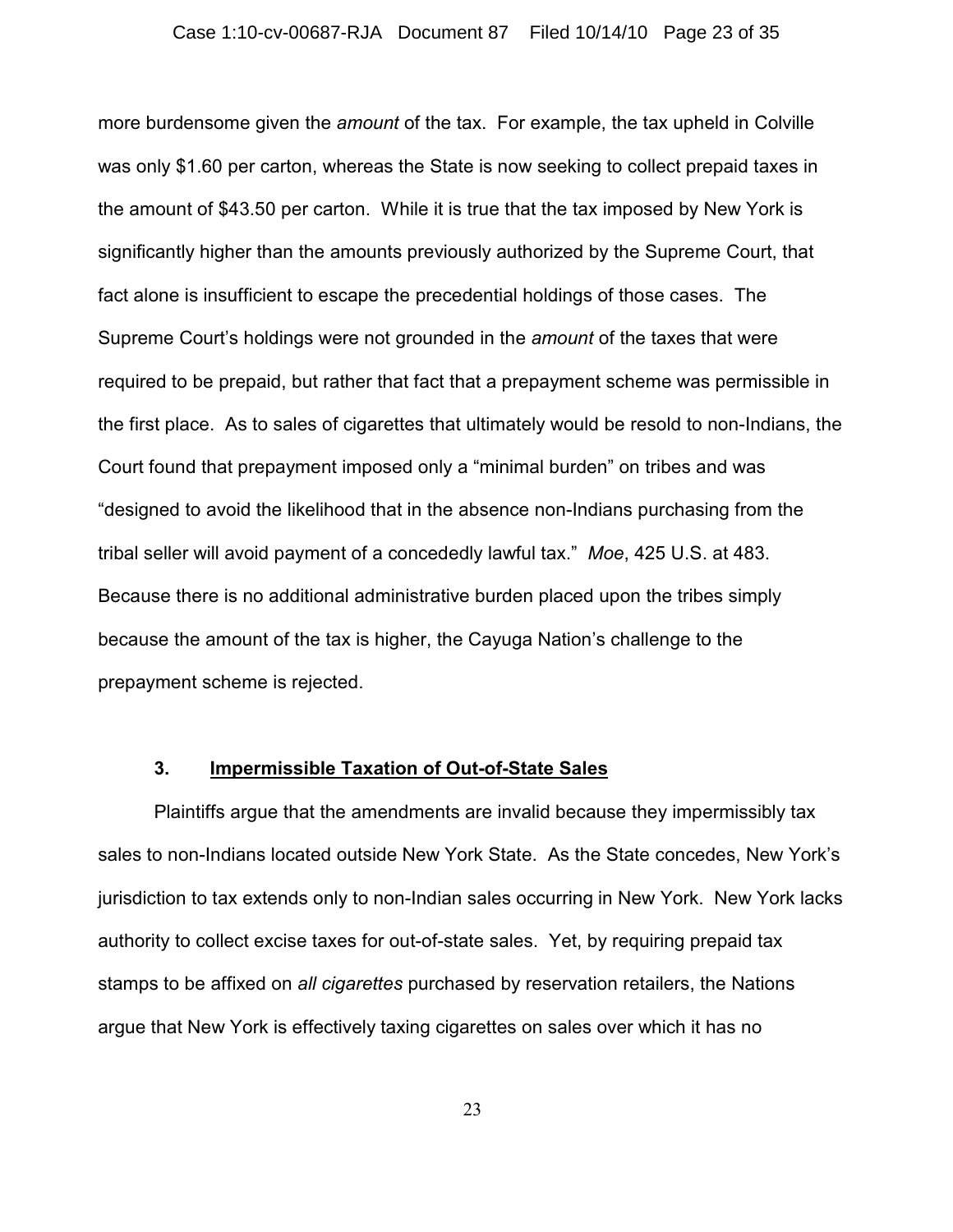jurisdiction to tax. Evidence presented at the hearing suggested that as many as half of

the 10 million cartons of cigarettes purchased from Seneca Nation retailers last year were

purchased by non-Indians located outside of New York State. The Nations argue that,

under the amendments, New York is impermissibly collecting taxes on 5 million cartons

that it legally has no authority to tax.

In response, the State points out that an entirely separate provision of the New

York Tax Law provides a mechanism for cigarette retailers to obtain a refund for cigarette

sales made to out-of-state purchasers. Section 476 of the New York Tax Law provides:

Whenever any cigarettes upon which stamps have been placed or tobacco products upon which the tax has been paid have been sold and shipped into another state for sale or use there or have become unfit for use and consumption or unsalable, or have been destroyed, or whenever the commissioner of taxation and finance shall have determined that any tax imposed by this article shall have been paid in error, the agent, dealer or tobacco products distributor, as the case may be, shall be entitled to a refund of the actual amount of tax so paid . . .

N.Y. Tax Law § 476. Under this refund provision, the Nations' retailers will be treated the same as all other cigarette retailers who ship cigarettes out of state. This refund provision represents a legitimate, nondiscriminatory state law that applies equally to reservation and non-reservation cigarette sellers operating in New York. In *Mescalero Apache Tribe v. Jones*, 411 U.S.145 (1973), the Supreme Court held that "[a]bsent express federal law to the contrary, Indians going beyond reservation boundaries have generally been held subject to non-discriminatory state law otherwise applicable to citizens of the State. That principle is as relevant to a State's tax laws as it is to state criminal laws.. . ." *Id.* at 148-49 (internal citations omitted).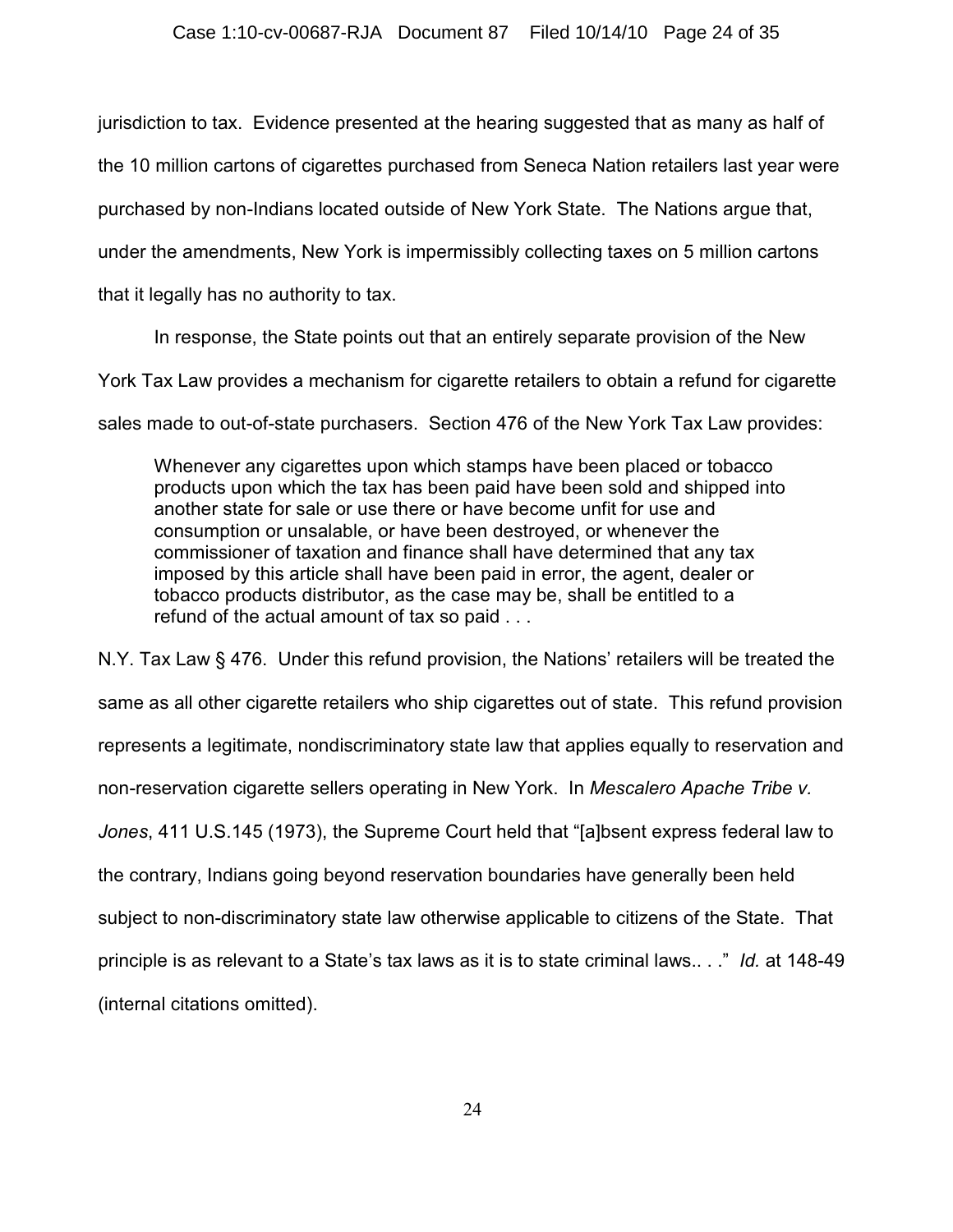To the extent that some of the New York State tax-stamped cigarettes purchased by plaintiffs are later shipped out of state, reservation retailers, like all other cigarette sellers in New York, can apply for a refund of the prepaid New York cigarette tax. $^9$ Therefore, plaintiffs have failed to show that the tax law amendments impose an unconstitutional burden based upon the failure to account for sales to non-Indians living outside New York.

# **4. Allocation Problems Create Undue Burden**

Finally, plaintiffs argue that the problem of allocating the *tax-exempt* cigarettes among the Nations' many cigarette retailers will impose undue burdens upon the Nations. Regardless of whether the coupon system or the prior approval system is chosen, they argue that the issue of allocating the tax-exempt cigarettes in a manner that ensures every member will have access to tax-exempt cigarettes is unduly burdensome and interferes with tribal sovereignty.

 $9$  Plaintiffs argue that it is unclear whether they would qualify for a refund because the tax refund provisions refer only to "dealers" as defined by N.Y. Tax Law § § 470(70-(9) and not to "reservation cigarette sellers" as defined by N.Y. Tax Law § 470(17). Dealers are required to comply with mandatory registration and recordkeeping requirements, whereas reservation cigarette sellers are not. However, during the hearing, John Bartlett, Director of Regulations in DTF's Taxpayer Guidance Division, testified the DTF considers every reservation cigarette seller to be a "dealer" within the meaning of § 476 and the corresponding regulations. In light of Bartlett's testimony, plaintiffs' claim that they may not qualify as a "dealer" for the purposes of a tax refund is speculative and unripe at this juncture. *See Texas v. United States*, 523 U.S. 296, 300 (1998) ("A claim is not ripe for adjudication if it rests upon contingent future events that may not occur as anticipated, or indeed may not occur at all.") (internal quotation omitted). Moreover, in light of Bartlett's testimony, DTF may be judicially estopped from denying applications for refunds on the grounds that reservation cigarette sellers are not "dealers" under the regulations.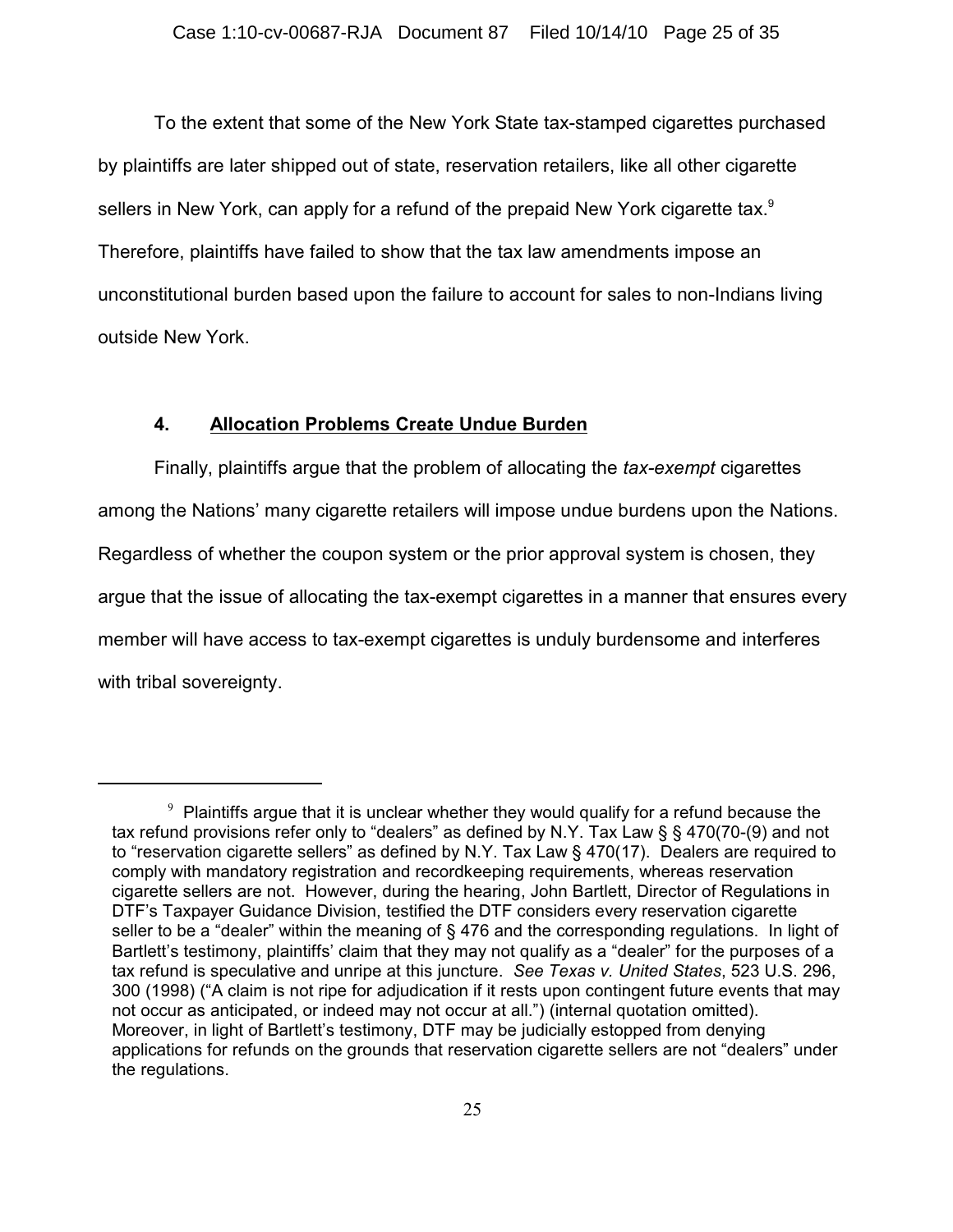## *i. Burdens under Coupon System*

As noted, under the coupon system, the State would provide each Nation with a quantity of coupons representing the amount of cigarette packs that the Nation is entitled to receive tax free under the State's "probable demand" calculation. Those coupons can then be used by the Nation, or distributed to individual retailers, to obtain tax-free (albeit tax-stamped) cigarettes from state-licensed wholesalers. Plaintiffs assert that the coupon scheme interferes with their right of tribal sovereignty because it requires them to create and implement a coupon-allocation scheme to distribute the coupons among the Nations' various retailers.

As to the Cayuga Nation, the Court finds that implementation of the coupon system would impose only a minimal burden. The State has calculated the Cayuga Nation's "probable demand" to be 20,100 packs per quarter. The Cayuga Nation has only two stores, both of which are Nation-owned. The Nation can easily implement a system whereby it uses all the coupons to redeem whatever inventory of cigarettes it needs, leaving it to individual members to present evidence of Nation membership (perhaps via a Nation identification card) to obtain the tax-free cigarettes. To ensure a sufficient quantity of cigarettes for each member, the Nation can set a limit on the number of packs to be purchased by an individual member per quarter. The Cayuga Nation's as applied challenge to the coupon system is rejected.

As to the Seneca Nation, the issue is more complex as that Nation has what it characterizes as a thriving, highly competitive free market tobacco economy consisting of approximately 172 different privately-owned cigarette retailers. The Nation argues that creating a system to distribute the coupons fairly among its numerous retailers "require the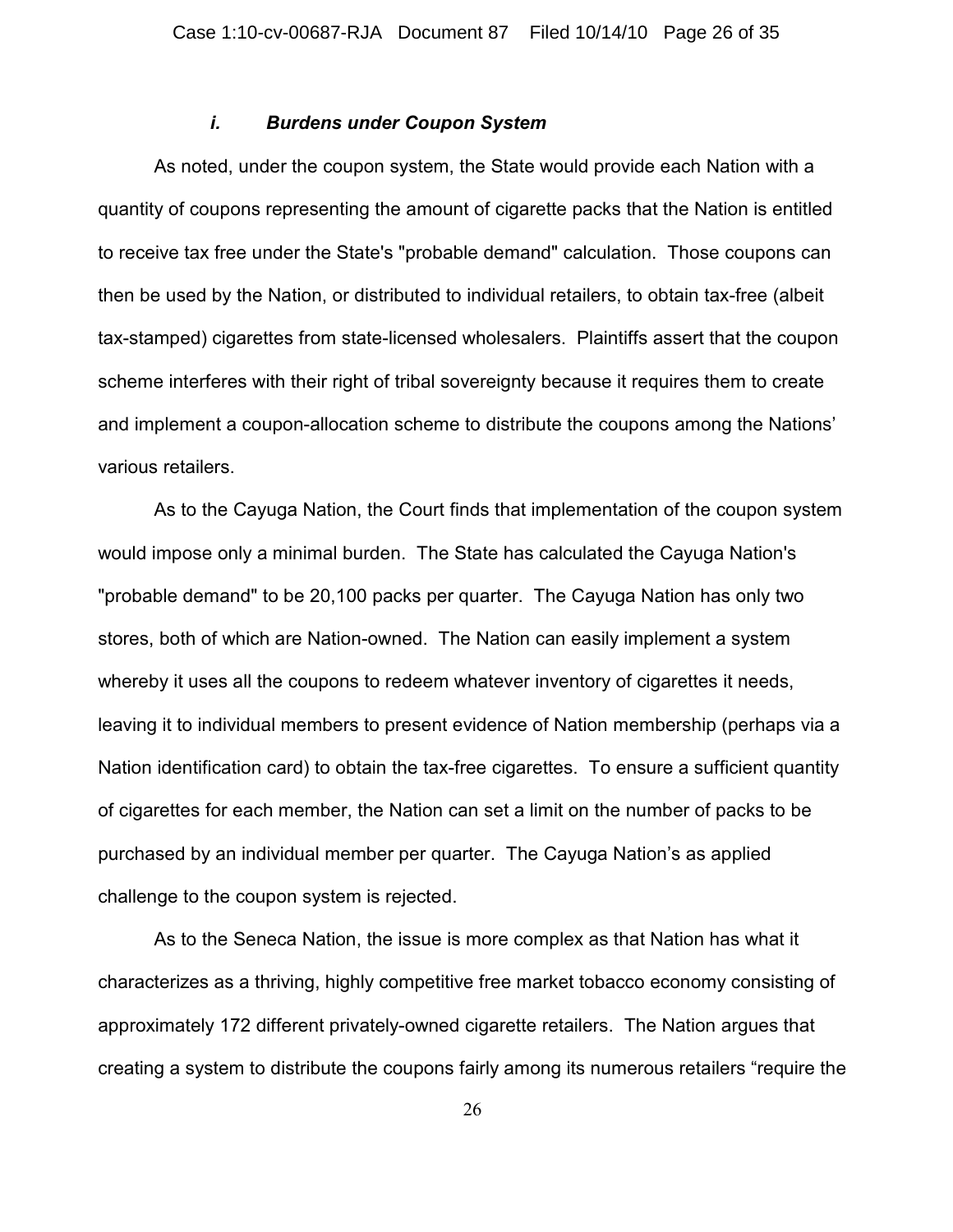### Case 1:10-cv-00687-RJA Document 87 Filed 10/14/10 Page 27 of 35

Nation's government to play a far more intrusive role in the tobacco economy than it has chosen for itself [because] the [Nation] would have to allocate the State's pre-determined quota among the Nation's numerous licensed stamping agents and retailers." (*See* SNI Brief, Dkt. 4, Exh. 1, at 20). According to the Nation, doing so would subject leaders to challenges of favoritism and incompetence and "would require the radical transformation of the [Nation's] role from one of responsible regulator to that of the principal operator in a centralized command economy." (*Id.*) SNI asserts that this could lead to potentially destabilizing consequences.

The State counters that the coupon system imposes no burden at all on the right of tribal self-government because it does not require that the Nation actually distribute the coupons in the first place. The Court does not agree. In order for the coupon system to work, the Nation must distribute the coupons. If the Nation were to refuse to distribute the coupons, it would be interfering with the corresponding right of its members to purchase tax-exempt cigarettes from reservation retailers. In other words, if no coupons are distributed, then no tax-free cigarettes are available for purchase by the Nation's members. This course of action (or more properly, inaction) would ultimately deprive Nation members of their individual right to purchase untaxed cigarettes from reservation retailers. The State's position that the Nation can acquire–but not distribute–the coupons is simply untenable. If the coupon system is chosen, then the Nation *must* distribute the coupons or the Nation will be actively interfering with the right of its members to purchase untaxed cigarettes. The coupon system will only work if the coupons are distributed.

The Court must assume, then, that the coupons will be distributed and determine whether the burden of distribution imposed by the coupon system places more than a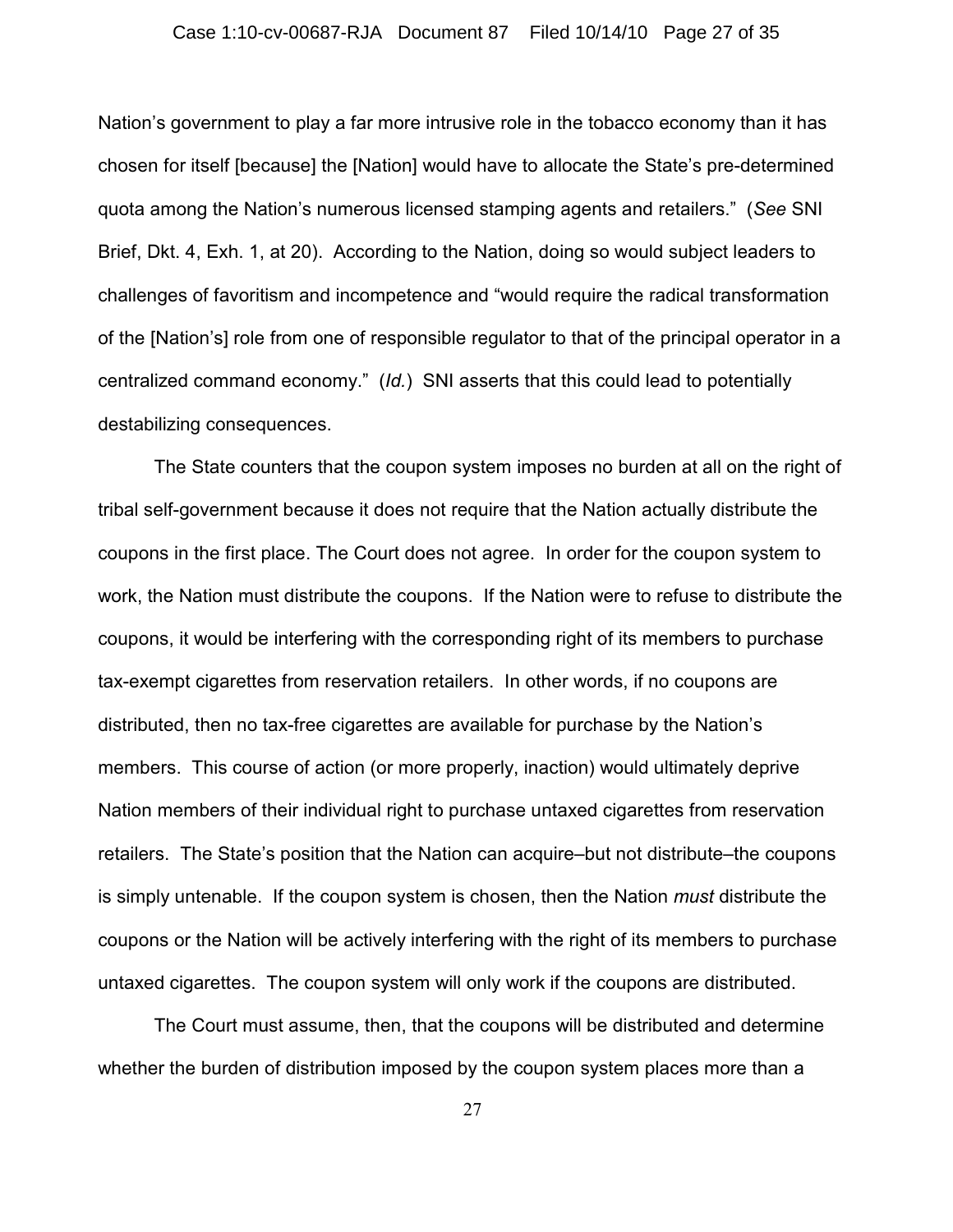#### Case 1:10-cv-00687-RJA Document 87 Filed 10/14/10 Page 28 of 35

minimal burden on the Seneca Nation. Requiring the Nation to distribute the coupons may require it to become involved in matters that it claims to have consciously avoided delving into, namely, decisions concerning which of the Nation's 172 tobacco retailers should be given coupons and, if so, how many coupons to give that retailer. The Nation claims that the coupon-allocation burden far exceeds any minimal burden previously approved of by the Supreme Court.

The task of allocating coupons among the Nation's retailers may be somewhat more onerous than the "minimal burden" approved of by the Supreme Court in *Moe, Colville* and their progeny. Those cases simply spoke to whether individual cigarette retailers could be required to act as the State's agent for the purposes of collecting excise taxes on sales to nonmembers. Existing Supreme Court decisions do not speak to the issue of whether compelling a tribe to make coupon-allocation decisions unconstitutionally burdens its right of tribal sovereignty. *Milhelm Attea* does not speak to that issue because, under the version of New York's coupon system that existed at the time that case was decided, the burden of distributing the coupons to the individual retailers was borne solely by the State, not the Nation. Furthermore, although the Supreme Court in *Milhelm Attea* approved of a quota and coupon system in principle, the Court expressly declined to determine how that system would "affect tribal self-government" as that issue was not properly before the Court. *See Milhelm Attea*, 512 U.S. at 69-70.

Ultimately, however, the Court need not decide whether the task of allocating coupons imposes an impermissible burden. Even if the coupon system can be said to do so, the Nation has another option–it can decline to participate in the coupon system and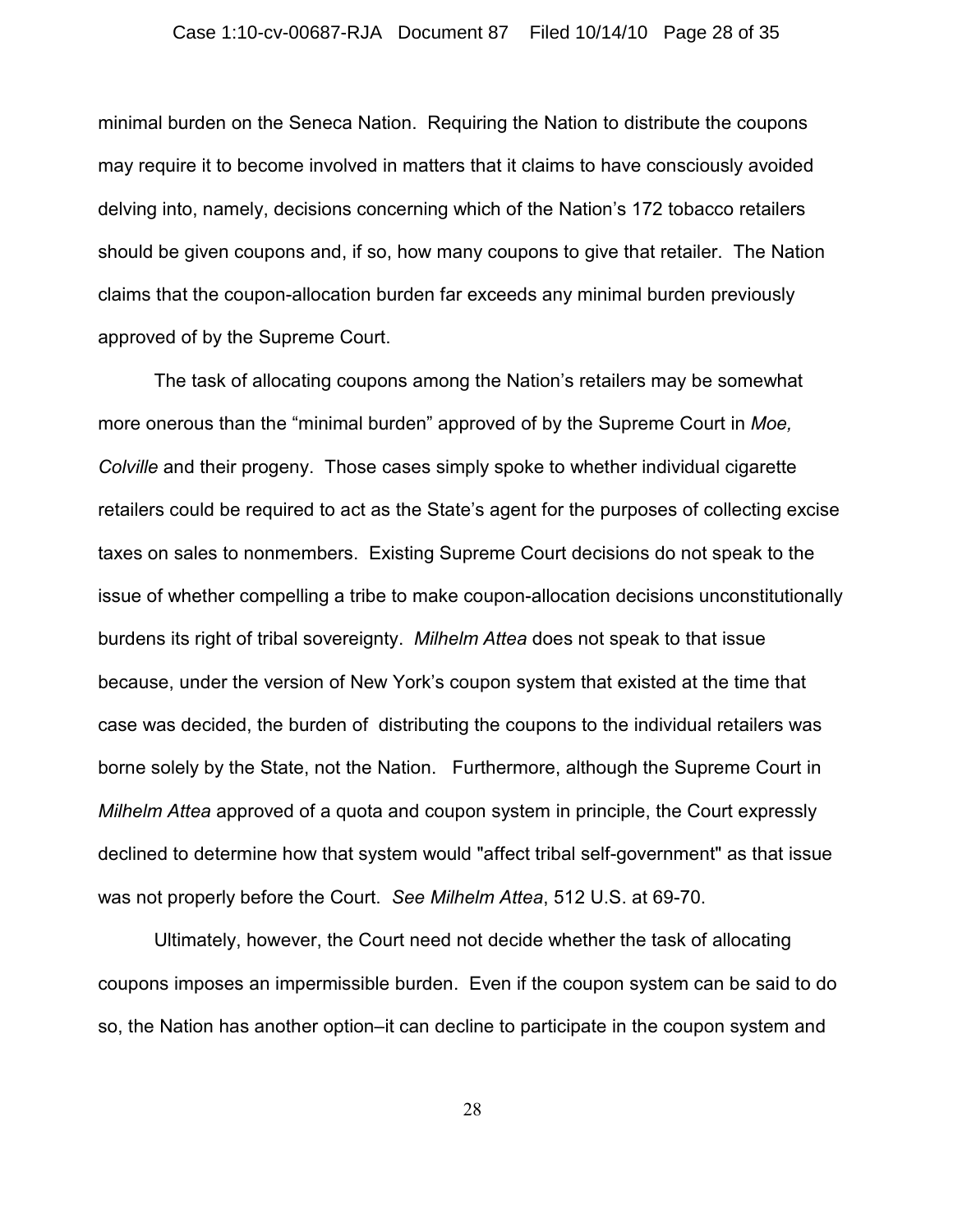let the prior approval system govern the allocation of tax-exempt cigarettes. For the reasons that will be discussed, the prior approval system can operate without the Nation becoming involved in allocating cigarettes and imposes no more than a minimal burden on the right of tribal sovereignty.

## *ii. Burdens Under Prior Approval System*

To avoid the burdens purportedly imposed upon the Seneca Nation under the coupon system, the Seneca Nation can simply decline to participate in the coupon system – which it in fact has done. By failing to opt for participation in the coupon system by August 15, 2010, the alternative "prior approval" system will govern allocation of the taxexempt cigarettes by operation of law.

To reiterate, under the prior approval system, each Nation is assigned a "quota" of tax-exempt cigarettes based upon that Nation's probable demand calculation. At the beginning of each quarter, the quota available is displayed on the DTF website. Upon receipt of a purchase request from a Nation or reservation cigarette seller, a state-licensed wholesaler must sign in and check the system to determine the available number of stamped tax-exempt cigarettes that may be sold for that Nation. If there is an adequate quantity available, the wholesaler will enter the number of cartons of cigarettes to be sold to the Indian nation or reservation retailer. Upon submitting the request, the quota will be reduced by the amount requested and an authorization number for the sale will be generated.

Once prior approval is received, the wholesaler must resell those tax-exempt cigarettes to a reservation cigarette seller within 48 hours and provide evidence of the sale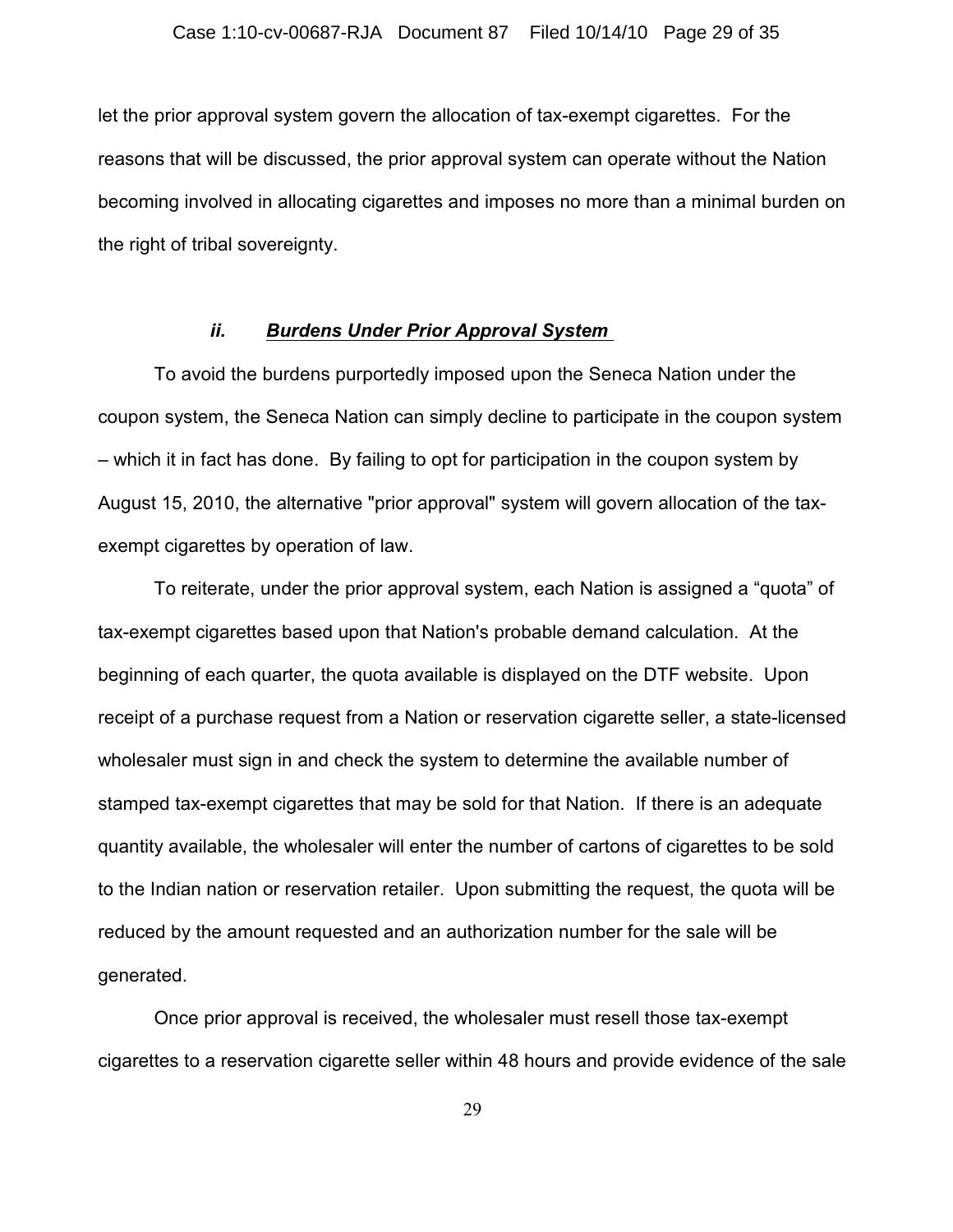to DTF. If the wholesaler fails to do so within 48 hours of the prior approval, "the balance of the quantity not reported as sold will be added back to the quantity available for Indian tax-exempt sales." At that point, it can be purchased by another wholesaler.

Before addressing the impact of the prior approval system on the Seneca Nation, it should be noted that the prior approval system imposes no more than a minimal burden upon the Cayuga Nation. The Cayuga Nation has only two tobacco retail stores, both of which are operated by the Nation. At the beginning of each quarter, the Nation is entitled to acquire the entire probable demand quota (of 20,100 packs) from state wholesalers without prepayment of any state tax on that quota. Upon proof of Nation membership at one of the Nation's two stores, the Indian-purchaser would be entitled to obtain cigarettes tax free. The minimal burden imposed under the prior approval system as applied to CIN is entirely permissible.

As applied to the Seneca Nation, SNI witnesses testified during the hearing concerning numerous problems presented by the prior approval system. Perhaps most obvious is that the system creates incentive for a single wholesaler to acquire as much of the quota as possible so that s/he can then resell the tax-exempt cigarettes to reservation retailers at a premium. In fact, the Seneca Nation has cited to an affidavit of a statelicensed wholesaler who affirmatively states that if the prior approval system is implemented, he intends to acquire "the entire tax-exempt allocation" for the Seneca Nation and that he also intends to sell that entire quota only to his existing customers. (*See* Aff. of Peter Day dated September 21, 2010, Dkt.74, Exh. A, ¶ 35). Day further states that "given the high demand" for tax-exempt cigarettes, "tribal members can expect to pay higher prices" for those cigarettes. (*Id.* at ¶ 33).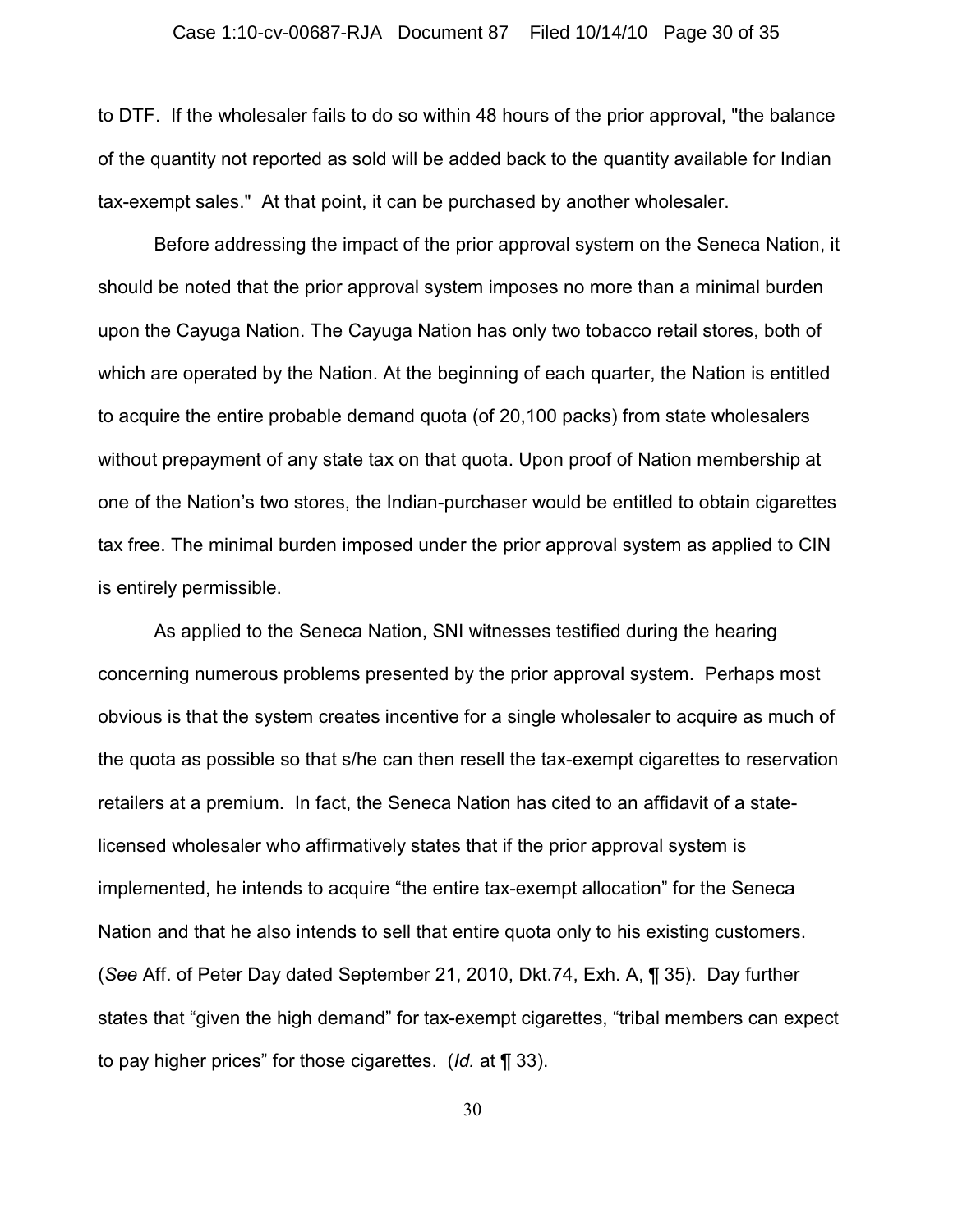### Case 1:10-cv-00687-RJA Document 87 Filed 10/14/10 Page 31 of 35

The State's own witness, John Bartlett, admitted that there is nothing in the tax law amendments that would prohibit a single wholesaler from acquiring a Nation's entire probable demand quota. Nor is there anything in the regulations that would prohibit that wholesaler from selling that entire quota to only one cigarette retailer–at a premium. Thus, there is a very realistic possibility that the scenario presaged by Day will occur.

In addition to the Day affidavit, an economist who testified on behalf of the Seneca Nation, Jonathon Taylor, opined that under the prior approval system, there will be a disruption in cigarette supplies because some of the Nation's retailers will be unable to acquire *any* of the tax-exempt cigarettes, putting them at a competitive disadvantage to retailers who are fortunate enough to acquire a portion of the tax-exempt quota. Taylor testified that the prior approval system encourages a "first come, first serve, all you can eat" system of competition.

That the monopoly situation predicted by Day and Taylor may occur does not mean that the prior approval system is unconstitutional. It is important to remember that nothing about the prior approval system actually *mandates* the Nation to become involved in the allocation of the tax-exempt cigarettes. While the Nation may find it *prudent* to act under the prior approval system in order to protect the rights of its members and ensure that every member can acquire some portion of the quota, the Nation is not actually *compelled* to do so. Instead, the Nation can simply refrain from acting and let principles of the existing Seneca Nation free market economy govern the supply and distribution of the taxfree cigarettes.

The Nation argues that inaction is no option because, without governmental intervention, the right of individual members to purchase tax-free cigarettes will be unduly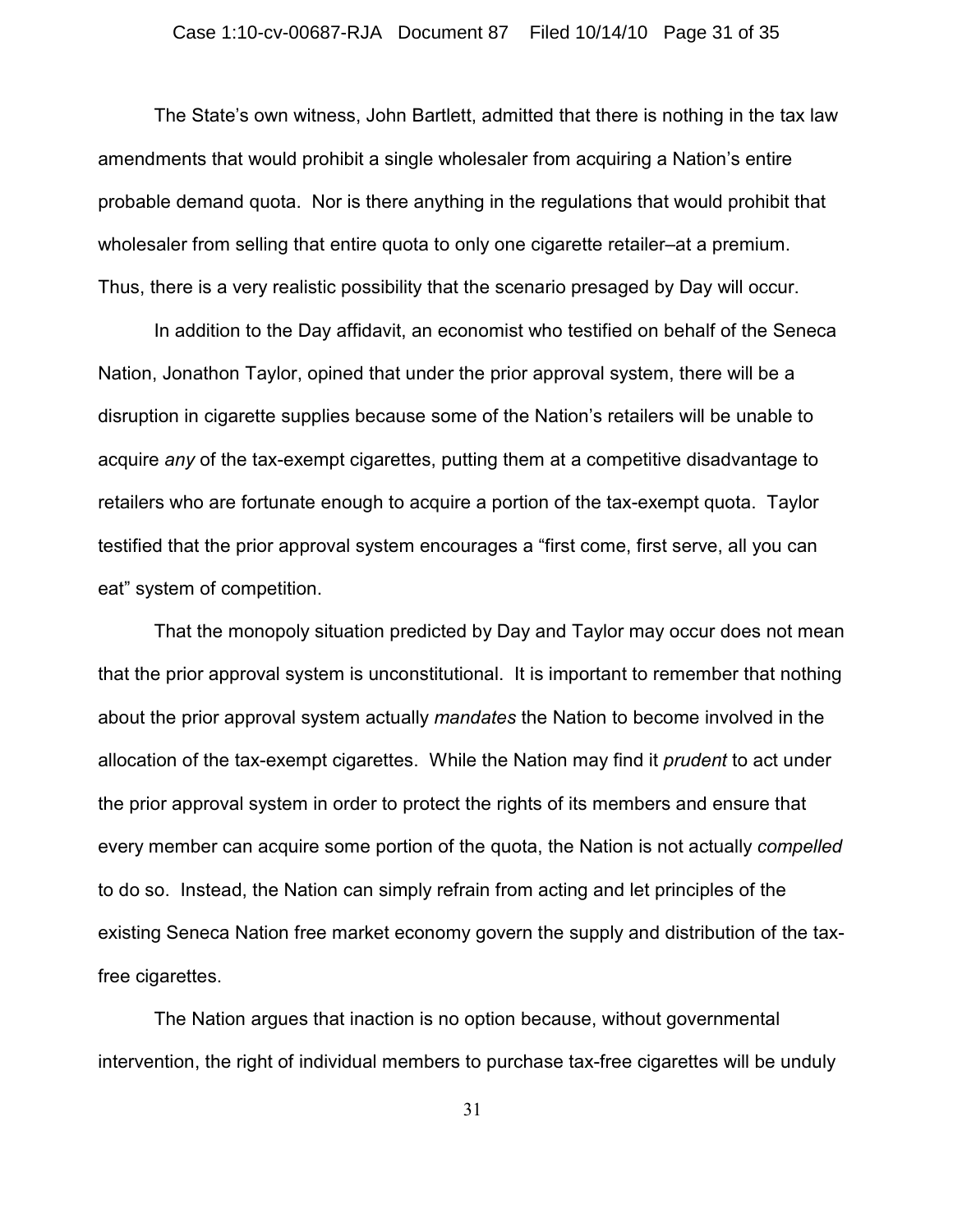## Case 1:10-cv-00687-RJA Document 87 Filed 10/14/10 Page 32 of 35

burdened. The Nation asserts that members will be denied their right to purchase tax-free cigarettes because: (1) if one cigarette retailer acquires the entire quantity to the exclusion of all others, members wanting to purchase tax-free cigarettes would have to seek out the cigarette retailer with the tax-exempt quantity, which may require the member to travel up to 30 miles to do so; and (2) even if the member did manage to locate tax-free cigarettes, the "premium" charged by the monopolistic wholesaler or retailer would effectively eliminate the "tax free" nature of the cigarettes.

As to the first point, the Court does not believe that the Supreme Court would find it to be an unconstitutional burden to require a member to travel on occasion for several miles to obtain tax-free cigarettes, particularly when weighed against what the Court has identified as a "valid [State] interest in ensuring compliance with lawful taxes that might easily be evaded through purchases of tax-exempt cigarettes on reservations." *Milhelm Attea*, 512 U.S. at 73.

As to the second point, there may be occasions when a "premium" charged by a monopolistic retailer eviscerates any tax savings to the individual member. However, it would not be by virtue of conduct by the State. Instead, it would simply be the natural consequence of putting a scarce commodity out on a highly competitive free market. Those charging the "premium" for the scarce commodity would be private individuals looking to capitalize on the scarcity – not the State itself. The only thing the State is doing is limiting the quantity of tax-free cigarettes that are currently available for sale by reservation retailers. It is making something that was once in abundant supply (tax-free cigarettes) a scarce commodity. However, the State has the right to do that because, as the Seneca Nation concedes, sales to non-Indians are taxable, and Supreme Court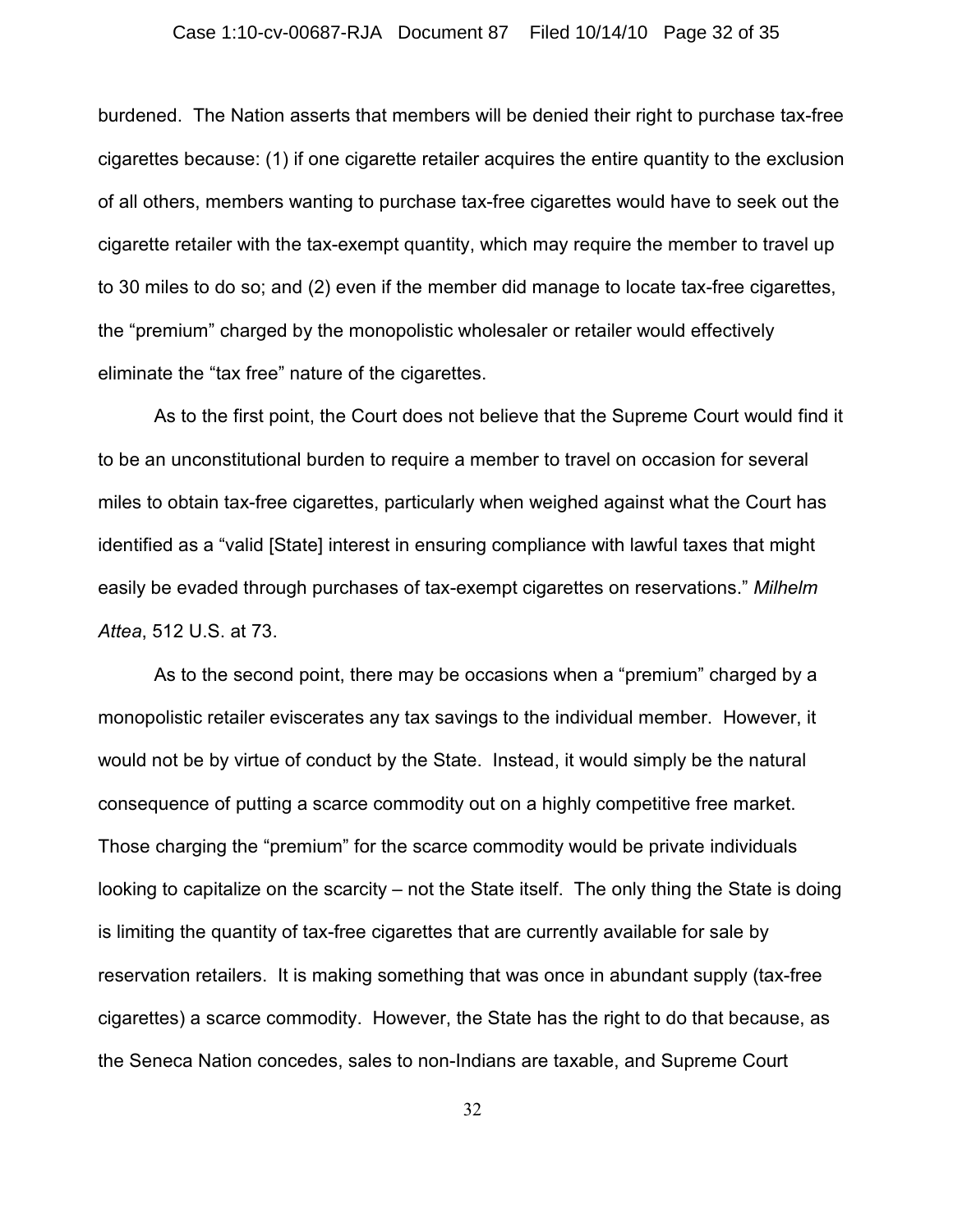#### Case 1:10-cv-00687-RJA Document 87 Filed 10/14/10 Page 33 of 35

precedent gives New York the right to require Nation retailers to collect that tax. It also must be remembered that if the Seneca Nation wishes to ensure that this monopoly does not occur, it has the right, but not the obligation, to act to ensure that one retailer does not acquire all of the tax-exempt cigarettes.

The Seneca Nation cites other potential behaviors as a basis for invalidating the prior approval system. For example, the Nation asserts that individuals who acquire the tax-exempt cigarettes may engage in "hoarding" by holding onto the cigarettes and refusing to sell them to Nation retailers. Alternatively, the Nation asserts that the amendments create an environment that encourages cigarette trafficking and undermines the purposes of its own IEL.

As to the hoarding issue, the regulations appear to safeguard against that behavior by requiring state wholesalers to provide evidence of a sale within 48 hours of acquiring the quota. If the state wholesaler fails to resell the tax-exempt cigarettes to reservation retailers–and provide evidence of that sale to DTF within 48 hours of acquiring the quota–that portion of the quota automatically becomes available for purchase by another wholesaler. In light of that requirement, predictions of hoarding are speculative.

As to the second point, it is unknown whether incidents of cigarette trafficking will increase following implementation of the amendments. It is possible that cigarette trafficking will increase statewide (both on reservation and off-reservation) as the taxes to be evaded (\$43.50 per carton) are substantial. However, the fact that some individuals may choose to thwart the law and act illegally cannot be a basis for invalidating an otherwise lawful statute. Furthermore, nothing about the new tax law prohibits the Seneca Nation from continuing to enforce its own IEL. Where, as here, there is "no direct conflict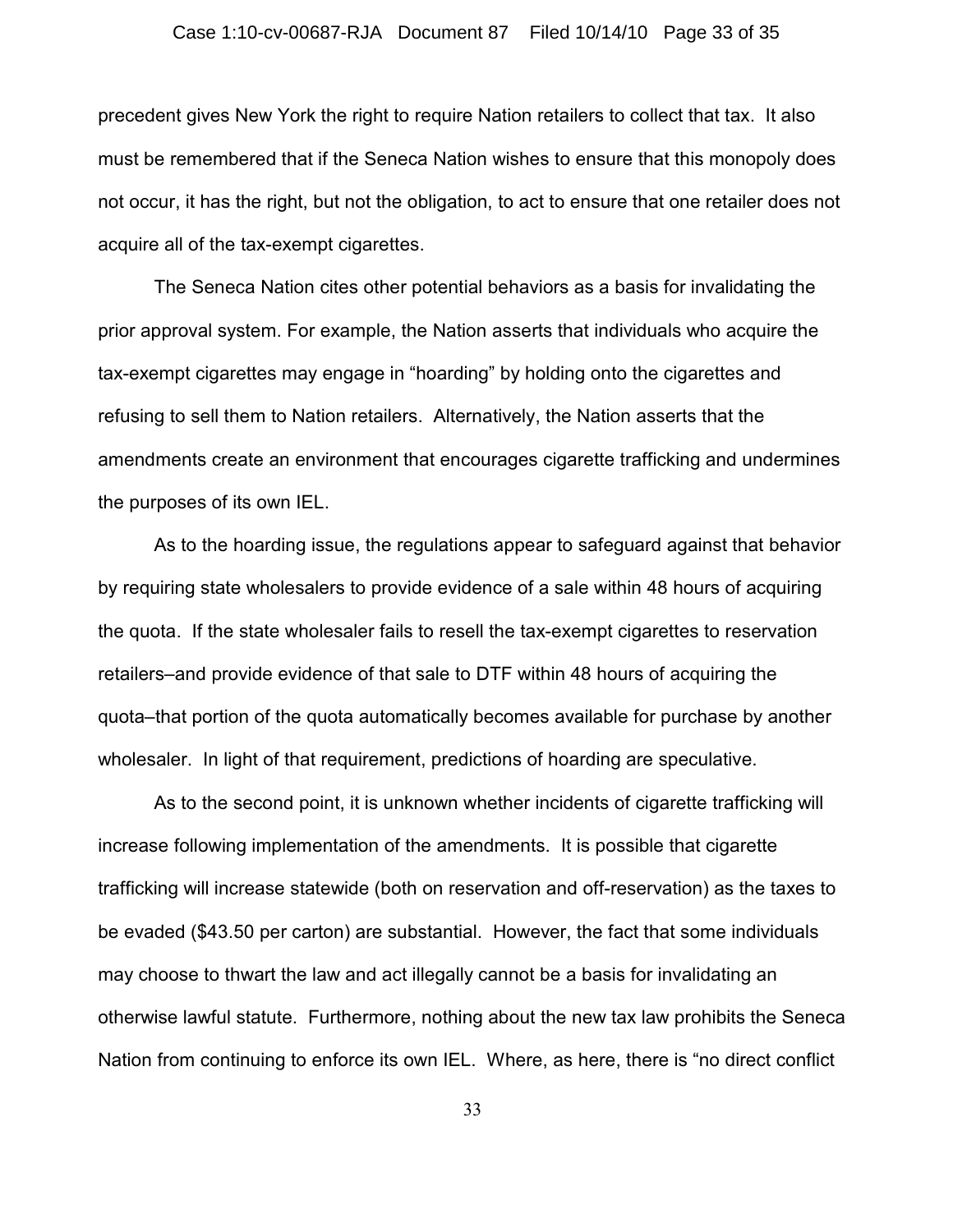### Case 1:10-cv-00687-RJA Document 87 Filed 10/14/10 Page 34 of 35

between the state and tribal schemes, . . . each government is free to impose taxes [and regulate the sale of cigarettes] without ousting the other." *Colville*, 447 U.S. at 159. The Court sees no direct conflict between the State and Nation laws that would warrant invalidation of the tax law amendments.<sup>10</sup>

Because the prior approval system does not compel a tribe or nation to become actively involved in regulating the distribution of tax-exempt cigarettes and instead leaves allocation of tax-exempt cigarettes entirely to free market forces, the Court does not believe that it imposes an unconstitutional burden. As such, the Nations have failed to establish a likelihood of success on the merits of their claim that the tax law amendments unconstitutionally burden the right of tribal sovereignty.

## **CONCLUSION**

For the reasons stated, the Court finds that the Nations' right of tribal sovereignty is not unconstitutionally burdened by implementation of the tax law amendments. Having failed to demonstrate a likelihood of success on the merits of their claims, the motion for a preliminary injunction is **denied.** A showing of likelihood of success essential to the relief

 $10$  On this point, the Court specifically rejects testimony suggesting that it would be impossible for the Nation's tax stamp and the State's tax stamp both to fit on the bottom of a package of cigarettes. Both stamps are quite small and there appears to be ample room on the bottom of a package of cigarettes for both stamps to fit.

Nation witness also expressed concern that they would be unable to distinguish a retailer's tax-exempt inventory from its taxable inventory. This is because all of the cigarettes must carry a New York State tax stamp, even if they were acquired as part of the tax-exempt quota. If the Nation deems it important to be able to distinguish tax-exempt inventory from taxable inventory, that concern can be remedied by requiring Nation retailers to keep detailed records of any tax-exempt cigarettes acquired. *See Milhelm Attea*, 512 U.S. at 76 (stating that it is not unduly burdensome to require detailed records to be kept on tax-exempt transactions).